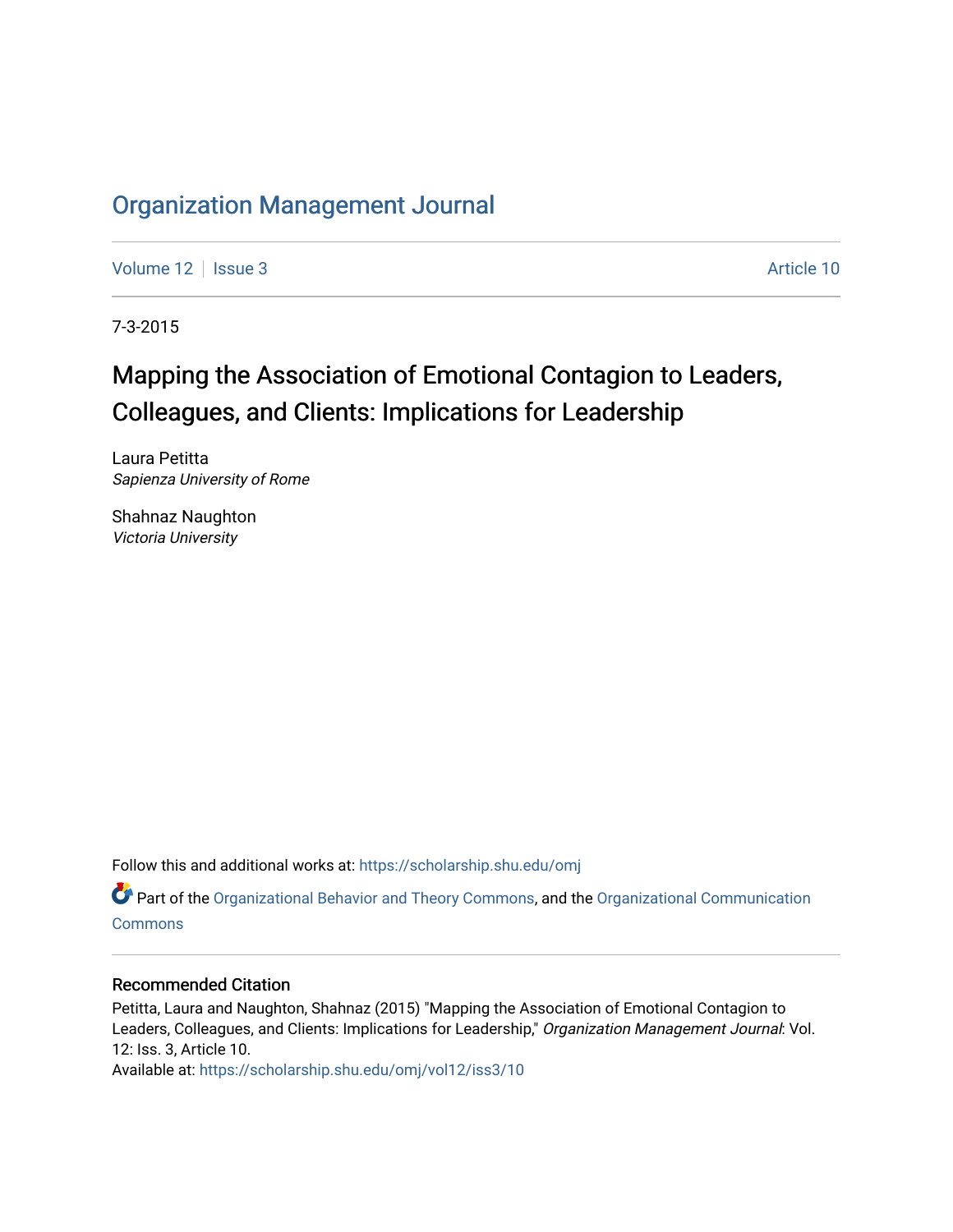

# **Mapping the Association of Emotional Contagion to Leaders, Colleagues, and Clients: Implications for Leadership**

## **Laura Petitta[1](#page-1-0) and Shahnaz Naughton[2](#page-1-0)**

<span id="page-1-0"></span><sup>1</sup>*Department of Psychology, Sapienza University of Rome, Rome, Italy* <sup>2</sup>*College of Business, Victoria University, Melbourne, Australia*

**This article investigates emotional contagion in workplaces by proposing an expanded approach that simultaneously considers contagion both absorbed by (i.e., contagion absorbed) and issued toward (i.e., contagion infected) others, namely, within-individual bidirectional contagion. Furthermore, it explores the differential association of contagion to leaders, colleagues, and clients,** namely, a holistic mapping. Participants  $(N = 694)$  from six orga**nizations were asked how frequently they both absorbed and transmitted four basic emotions from or to others, and whether the emotional experience occurred with regard to their leaders, colleagues, and clients. The findings reveal that positive and negative emotions considered for within-individual bidirectional contagion were more frequently experienced with colleagues followed by clients, whereas leaders were the least associated with emotional contagion. The relevance of a holistic mapping of emotional contagion in work settings and its implications for leadership are discussed.** *Organization Management Journal***, 12: 178–192, 2015. doi: 10.1080/15416518.2015.1073577**

**Keywords** clients; colleagues; emotional contagion; holistic mapping; leaders

During the past decade the study of emotions in organizational behavior has become central to understanding experiences at work (Ashkanasy & Humphrey, [2011\)](#page-13-0). Several affect-related phenomena have fueled an explosion of interest in the investigation of emotion in organizations. Emotional contagion (EC) is the automatic and unintentional tendency of people to catch/absorb another individual's emotional experience (i.e., EC absorbed) and simultaneously infect others with their own emotions (i.e., EC infected), thereby achieving emotional convergence during social interactions (Hatfield, Cacioppo, & Rapson, [1994\)](#page-14-0). Emotional contagion occurs below conscious recognition and takes a few milliseconds to appear in the neocortex for conceptualization (LeDoux, [2002\)](#page-14-1). This

neural circuit allows for individual's awareness of emotional exchanges with others, thus enabling the individual to answer a self-report survey on EC, as is the case in this study. Emotional contagion is considered a ubiquitous phenomenon (Hatfield & Rapson, [2004\)](#page-14-2), and a basic building block of human interaction (Hatfield & Rapson, [1998\)](#page-14-3), also involving "epidemic" spreading of emotions in large social communities (Hatfield, Forbes, & Rapson, [2014\)](#page-14-4). While theory (Hatfield et al., [2014\)](#page-14-4) and neurosciences have acknowledged that any individual simultaneously soaks others' emotions and expresses emotions that infect the people around him or her, to date, research on EC in organizational contexts (a) is still confined to emotions absorbed from others, and (b) focuses on situations wherein one individual (or group of individuals) is a receiver of emotions and another individual (or group of individuals) is the sender of emotions (i.e., EC absorbed).

Hence, the primary contribution of this article is to propose an expanded conceptualization of EC, and the accompanying measure, by simultaneously considering EC absorbed by (i.e., EC absorbed) as well as transmitted to (i.e., EC infected) others. This two-facet EC is referred to a within-individual bidirectional EC.

Interest in emotions has also grown in the leadership domain. Leaders are increasingly faced with the challenge of effectively managing emotional processes as relevant predictors of performance and well-being. Most influential and emerging theories of transformational, charismatic, and servant leadership posit emotional links between leaders and followers, and speculate that affect and emotions are deeply intertwined with the process of leading, with leading outcomes and follower outcomes (Barbuto & Wheeler, [2006;](#page-13-1) Bono, Foldes, Vinson, & Muros, 2007; Gooty, Connelly, Griffith, & Gupta, [2010\)](#page-14-5). In particular, "emotional contagion presents itself as one of the main underlying mechanisms in the relationships between emotionality and leadership" (Rajah, Song, & Arvey, [2011,](#page-14-6) p. 1114). However, in the realm of EC studies, the predominant approach has focused on the dyadic relationship between leader and followers, as if they were isolated from the other organizational stakeholders

Address correspondence to Laura Petitta, Department of Psychology, Sapienza University of Rome, Via dei Marsi 78, Rome 00185, Italy. E-mail: laura.petitta@uniroma1.it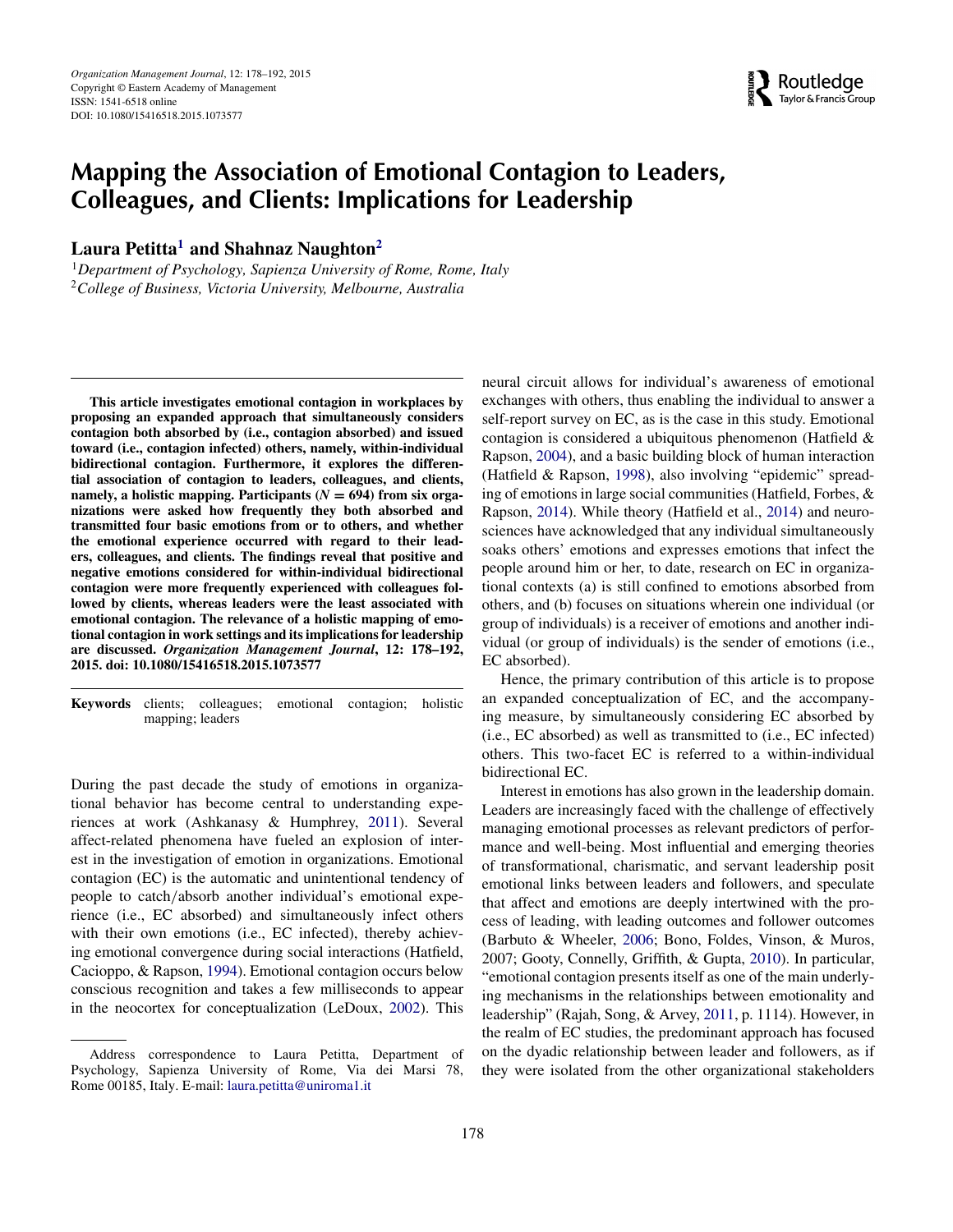they concurrently relate to. In the context of this article, the term *dyadic* refers to two different roles held within an interpersonal relationship, and it is not limited to a two-individual situation. Therefore, a second aim of this article is to provide a holistic approach to the mapping of EC in work settings. The term *holistic* refers to the simultaneous measurement (i.e., mapping) of the differential association of contagion to the main organizational stakeholders: leaders, colleagues, and clients. In other words, the investigation is not solely focused on the exchanges of emotional exchanges in dyadic relationships (e.g., leader– follower(s), employee–customer). Furthermore, the holistic mapping is done with regard to both EC absorbed and EC infected.

The current study contributes to the existing literature in at least two ways. First, by disentangling emotions absorbed by others and infected into others (i.e., within-individual bidirectional EC), the article seek to advance the understanding of emotion circulation dynamics at the workplace, which is still underexamined in comparison to the predominant oneway investigation of EC absorbed. The ultimate goal is to move beyond the existing static view of an individual solely absorbing the emotions of other by highlighting the dynamic process of the emotions felt by the individual and transmitted to, infected into, and issued toward others. The emotions infected into others (EC infected) specifically consider how respondents themselves contribute to emotions circulation and emotionally influence others around in the work context (i.e., an active and agentic approach). Second, research on the mapping of multiple foci contagion of emotions in workplaces is still underexamined in comparison to the widespread focus on dyadic and one-way investigations of emotional dynamics. Hence, the study can contribute to further a comprehensive association of emotions to different organizational stakeholders. Overall, this has relevant theoretical and practical implications: (a) It facilitates preventive initiatives by including a more agentic perspective aimed at increasing people's awareness of their contribution to emotional dynamics and actively using the emotions experienced to effectively manage relationships at work, and (b) it addresses the leadership caveat of taking for granted the primacy of emotional links between leaders and followers, and the relevance of testing the leader–follower(s) emotional bond by contrasting it against the emotional ties among followers themselves, and between followers and clients.

The article is organized as follows. First, it provides the theoretical background for the expanded conceptualization of emotional contagion as a within-individual bidirectional phenomenon, and a holistic approach to the impact of the differential roles that people hold (i.e., leaders, colleagues, and clients) on the emotions that circulate at work. Then it focuses on the link between leadership, emotional processes, and emotional contagion, and identifies shortcomings in the literature that are addressed in the empirical part.

#### **EMOTIONAL CONTAGION: A BIDIRECTIONAL APPROACH**

Emotional contagion refers to an individual experience of emotion that includes the interpersonal component of the feelings exchanged during social encounters. The predominant approach to EC to date has been characterized by the study of how people can capture the emotions of others (Hatfield, Cacioppo, & Rapson, [1993\)](#page-14-7), namely, *emotional contagion absorbed*. People tend to mimic the facial, vocal, postural, and behavioral emotional cues "of those around them, and thereby 'catch' others' emotions as a consequence of such facial, vocal, and postural feedback" (Hatfield et al., [1993,](#page-14-7) p. 3). In addition to face-to-face settings, EC also spreads through written and visual cues in electronic communication contexts, wherein people regularly encounter emotion displays in their online life (Belkin, [2008\)](#page-13-2). However, people are also able to draw others into their emotional orbits and infect them with the emotions they express (Hatfield & Rapson, [1998\)](#page-14-3), namely, *emotional contagion infected*.

Literature on the neural basis of EC suggests that it spreads in milliseconds below conscious recognition (LeDoux, [2002\)](#page-14-1). However, the emotional signal subsequently takes a few milliseconds to appear in the neocortex for conceptualization (LeDoux, [2002\)](#page-14-1), thus allowing an individual's awareness of emotional exchanges with others. Therefore, people can consciously report on their contagion experience and answer to self-report surveys. Furthermore, the mirror neuron system fosters imitation and mimicry mechanisms through which people (a) perceive the other's expression of emotions, as well as (b) send emotional signals that arouse emotions in others during social interactions (Iacoboni, [2009;](#page-14-8) Nummenmaa, Hirvonen, Parkkola, & Hietanen, [2008;](#page-14-9) Rizzolatti & Craighero, [2004\)](#page-14-10). Taken together, findings from the neurosciences support the automatic, within-individual bidirectional experience of emotions absorbed by (EC absorbed) and infected into (EC infected) others, and the individual awareness of emotional contagion both absorbed and infected. Therefore, the individual is suggested to be aware of his or her emotional experience and enabled to self-report contagion both absorbed and infected during social encounters. However, consistent with literature (Hatfield et al., [1994\)](#page-14-0), it is worth noting that people are faced with two different emotion recognition tasks when they have to recognize their own emotions absorbed by others (i.e., EC absorbed) as compared to recognizing the emotions they have transmitted to others (i.e., EC infected). Specifically, the selfreport of emotions infected into others is a three-step process: (a) people experience an emotion, (b) realize that they have transmitted it to others, and (c) recognize the same emotion they originally experienced in others' emotional expressions.

The present pilot study was specifically designed to focus on employees' perceptions of the emotions they absorb from other (i.e., EC absorbed), and the perception of their own experienced emotions subsequently transmitted to others (i.e., EC infected).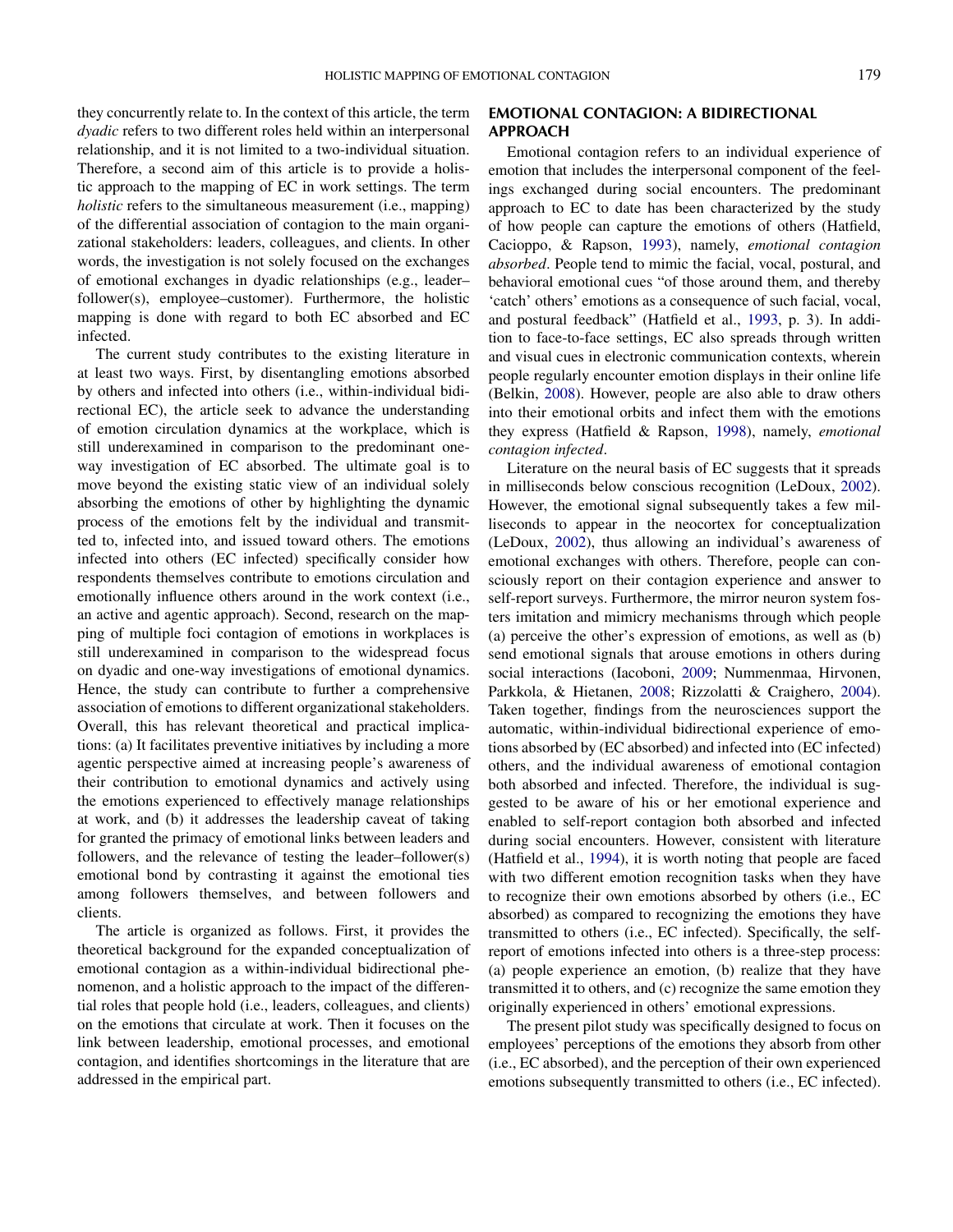Consistent with this goal, it is emphasized that the self-report methodology used in the current research seemed appropriate (Miles, Borman, Spector, & Fox, [2002\)](#page-14-11), also considering that EC (absorbed and infected) refers by definition to perceptions and evaluations related to an individual self-system that only the person can report on in terms of personal experience (Caprara & Cervone, [2000\)](#page-14-12). The boundary conditions of this type of data are addressed in the Limitations section. Extant research using self-report investigation of EC usually relies on the following measures. The self-report Emotional Contagion Scale of Hatfield and Rapson [\(1998\)](#page-14-3) operationalizes the construct as the individual's general susceptibility to absorb a variety of other people's affective clues, such as emotions, feelings, moods. Similarly, yet more specifically, the Emotional Contagion Scale of Doherty [\(1997\)](#page-14-13) operationalizes the construct as the individual's tendency to absorb the five basic emotions of happiness, love, sadness, fear, and anger from others. The scale has been translated into a variety of languages, and information on its reliability and validity is reported by the author.

It is noteworthy that both scales explore emotional exchanges in various situations of an individual's life, yet two main issues can be emphasized. First, the Hatfield and Rapson [\(1998\)](#page-14-3) and Doherty [\(1997\)](#page-14-13) scales are not contextualized to work settings. Second, although neuroscientists have acknowledged that EC is bidirectional within the same individual and automatically happens in few milliseconds, to date, self-report investigations on EC in work settings still exclusively rely on these general (i.e., decontextualized) measures, and also focus solely on the perspective of the emotions absorbed (i.e., absorbed) form others. Therefore, a measure of EC that captures how an individual simultaneously experiences the contagion of emotions both absorbed by (EC absorbed) and infected into (EC infected) others, and contextualized in the work setting, is still needed.

Drawing upon the foregoing theoretical background, this article suggests that emotional contagion at work should be studied and measured by a within-individual twoperspective model including the emotions captured from others (EC absorbed) and those infecting others (EC infected). Furthermore, it is suggested to focus on the absorption of specific basic emotions, as proposed by Doherty [\(1997\)](#page-14-13), rather than measuring an individual general susceptibility to pick up others' emotion. However, in order to contextualize its measurement to work settings, the dimension of love should be excluded from the five basic emotions suggested by the author. Therefore, the current study proposes the Emotional Contagion at Work Scale (ECWS), developed in order to measure the contagion of four discrete basic emotions, that is, joy, sadness, fear, and anger, separately for the two within-individual perspectives of emotions absorbed by others (EC absorbed) and transmitted to others (EC infected). The inclusion of EC infected into others is an additional relevant novelty in extant EC literature in that it allows measurement of an EC facet that, despite its theoretical acknowledgment, has been traditionally overshadowed by the study of EC absorbed by others and thus currently lacks

self-report empirical investigation. Based on these arguments, it is hypothesized that:

- Hypothesis 1a: Each item of the four dimensions (i.e., joy, sadness, fear, anger) of emotional contagion absorbed will load on the hypothesized latent factor.
- Hypothesis 1b: Each item of the four dimensions (i.e., joy, sadness, fear, anger) of emotional contagion infected will load on the hypothesized latent factor.

Finally, in the EC measure proposed in the present study, each item also allows detection of whether the exchange of an emotion presented in a given statement occurs in association with some main organizational stakeholder (i.e., leaders, colleagues, and clients). Therefore, in comparison to the existing EC tools, the new EC scale includes the opportunity to investigate the role of different social paths (i.e., the exchange of emotions with one's leaders, colleagues, and clients) in variously contributing to the spread of joy, sadness, fear, and anger at the work place.

#### **MAPPING EMOTIONAL CONTAGION IN THE WORKPLACE**

Two points are addressed in this section: (a) the relevance of mapping emotional contagion in any specific organizational context, and (b) the literature approach to the mapping of EC in workplaces.

Literature suggests that EC spreads among people at work depending on several different factors. For example, frequency and duration of interpersonal contacts with others are suggested to impact emotional contagion and lead to stronger emotional experiences (Morris & Feldman, [1997\)](#page-14-14). Furthermore, the leader–followers interdependence and contacts required to perform the job tasks (e.g., rescue worker squads, sport teams) (Devine, [2002\)](#page-14-15) may foster the levels of intimacy and EC associated with people who are more familiar (Kimura, Daibo, & Yogo, [2008\)](#page-14-16). Finally, contextual factors may affect the emotional display rules that ultimately shape emotional contagion dynamics (Dasborough, Ashkanasy, Tee, & Tse, [2009\)](#page-14-17). Hence, organization is suggested to be a factor when mapping emotional contagion among organizational stakeholders. Although it is beyond the purpose of the current contribution to specifically measure and test the impact of these variables on emotional contagion, it is worth noting that the present investigation is based upon organizations displaying different features with regard to the type of (a) occupational settings and related job task, (b) administration (i.e., private, public), and (c) business field (i.e., not-for-profit, for-profit). Hence, this encourages the examination of how EC is differently associated to leaders, colleagues, and clients in each specific organizational context under investigation.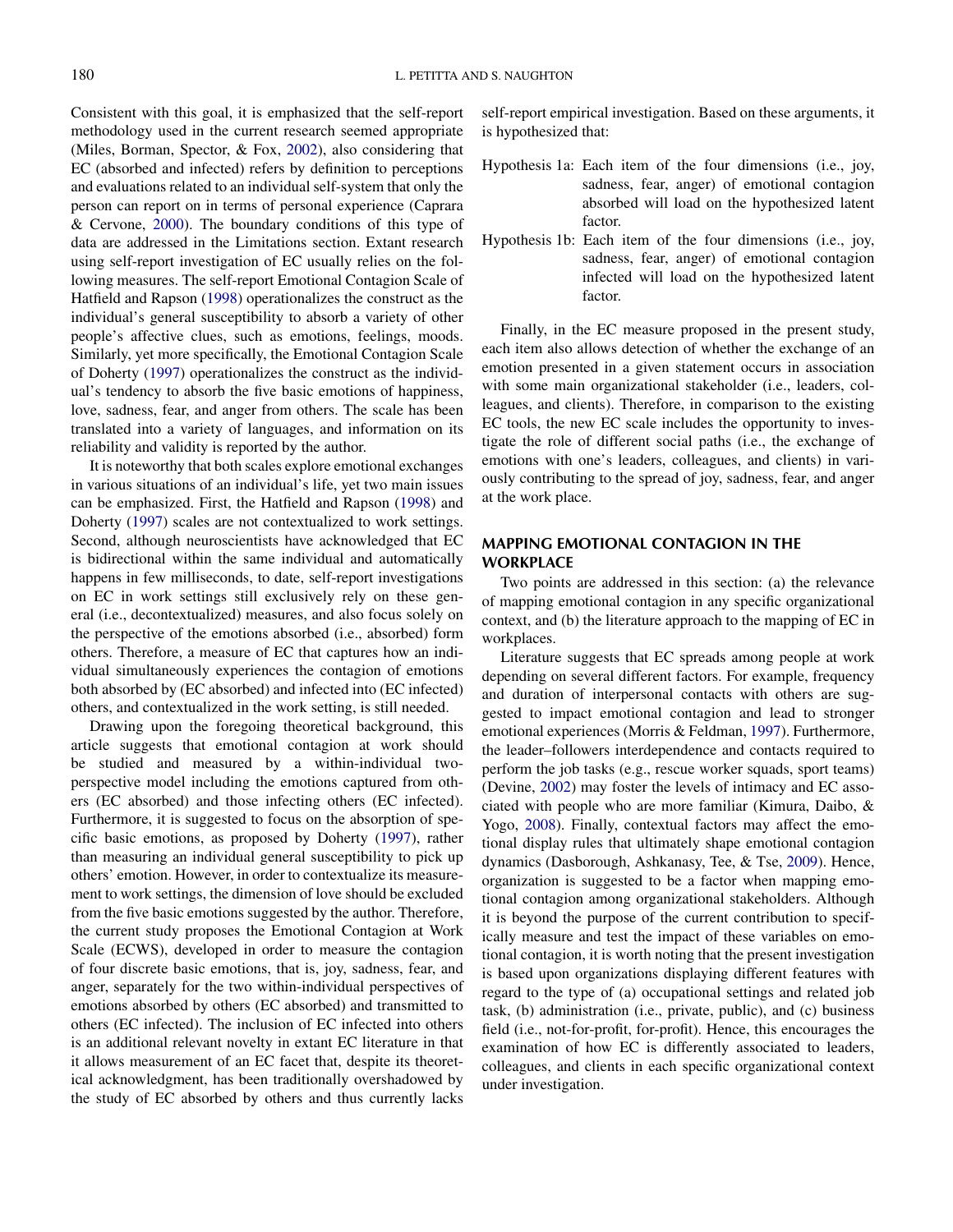Scholars typically explore EC dynamics by separately considering dyadic (i.e., two different roles) interactions in work settings. The organizational stakeholders commonly considered in EC studies are employees, clients, and leaders. To date, the study of emotional spirals (Hareli & Rafaeli, [2008\)](#page-14-18) includes (a) employee–customer (Brown & Lam, 2008), or customer– employee (Dallimore, Sparks, & Butcher, [2007\)](#page-14-19) one-way dyadic interactions, (b) emotional exchanges among peers (Barsade, [2002\)](#page-13-3), and (c) downward (Sy, Côté, & Saavedra, [2005\)](#page-15-0) or upward (Hsee, Hatfield, Carlson, & Chemtob, [1990\)](#page-14-20) contagion between leaders and followers.

With regard to the employee–customer dyad, Pugh [\(2001\)](#page-14-21) found that the display of positive emotion by employees was positively related to customer positive affect. More recently, a study by Du, Fan, and Feng [\(2010\)](#page-14-22) reported that higher levels of an employee's negative emotional displays led to a greater increase in a customer's negative emotions through the process of negative EC during service failure. On the reverse side of the relationship, during a compliant situation, angry outbursts by consumers can initiate the EC processes, and service providers are susceptible to catching consumer anger through EC (Dallimore et al., [2007\)](#page-14-19). Similarly, employees are likely to be infected by cheerfulness when customers are in a good mood and cheerlessness when customers are in a bad mood (Huang & Dai, [2010\)](#page-14-23).

Moving on to the relationship among peers, group members tend to share emotions, especially when working on highly interdependent tasks (Gallupe, Bastianutti, & Cooper, [1991\)](#page-14-24). The literature on emotional experiences among peers includes the study of affect in a more general sense as compared to EC. For example, Totterdell, Kellet, Teuchmann, and Briner [\(1998\)](#page-15-1) found that people's mood at work can become linked to the mood of their teammates. Similarly, Ilies, Wagner, and Morgeson [\(2007\)](#page-14-25) reported that the average affective state of other team members was related to an individual team member's affect over time. Literature specifically focusing on EC defines it as a type of social influence wherein a person influences another person's emotion or behavior (Barsade, [2002\)](#page-13-3). Even emotion (e.g., anger, happiness) expressed by one individual group member using only written communication can spread to other team members and influence group emotion (Cheshin & Rafaeli, [2009\)](#page-14-26). As such, EC represents a direct source of information on how the group is doing and how to achieve common results. Contagion of an individual expression of postperformance celebratory emotions in the context of elite sport teams serves a direct purpose in enhancing future team performance (Moll, Jordet, & Pepping, [2010\)](#page-14-27). Overall, it is worth noting that, to date, investigation on EC experienced by an individual with regard to peers has mainly focused on dynamics among team members, rather than spanning all colleagues with whom a peer happens to interact with at work. Finally, leaders can foster and shape their followers' emotions, as well as being prone to receive contagion from them. This is addressed in the next subsection.

#### **Leadership and Emotional Contagion**

Emotion and passion that ensue from a leader's charisma have grounded modern theories of charismatic and transformational leadership, yet affective mechanisms underlying a leader's impact on followers have gone empirically unexamined (Halverson, [2004\)](#page-14-28). During the past decade the research inquiry has increasingly focused on emotional exchanges feeding the leader–follower dyad. In particular, investigation is skewed to downward contagion, namely, the impact of a leader's affect on followers, whereas upward contagion, the transfer of affect from followers to the leaders, is still at the start. Within the framework of downward contagion, empirical findings suggest that a leader's positive and negative affect relates to a follower's mood and affect via EC (Bono & Ilies, [2006;](#page-13-4) Halverson, [2004\)](#page-14-28). In particular, individuals with leaders in a positive mood experience more positive mood than they do with leaders in a negative mood (Johnson, [2008;](#page-14-29) Sy et al., [2005\)](#page-15-0). Furthermore, leaders' positive affect and mood infected into followers impact their positive attribution of leadership and their subsequent outcomes at work (Halverson, [2004;](#page-14-28) Johnson, [2008;](#page-14-29) Visser, van Knippenberg, van Kleef, & Wisse, [2013\)](#page-15-2).

Moving toward a follower-centric model of analysis, negative emotions that spread to other individuals in the group result in organizational-level disapproval of and cynicism toward the leader (Dasborough et al., [2009\)](#page-14-17). Moreover, further empirical studies suggest that highly neurotic leaders are more susceptible to negative upward emotional contagion, and then perform worse than their more emotionally stable counterparts (Tee, Ashkanasy, & Paulsen, [2011\)](#page-15-3). In particular, positive upward emotional contagion results in improved leaders' performance, whereas negative upward contagion undermines coordination and adversely impacts the leaders' task performance. Additionally, followers tend to express positive affect toward a leader they perceive as being representative of their group and willing to be self-sacrificing (Tee, Ashkanasy, & Paulsen, [2011\)](#page-15-3).

#### **A Multi-foci Holistic Mapping of Emotional Contagion**

Voluminous research has documented how emotions can automatically spread through large social settings, thus connecting wide communities by the mean of *epidemic* EC (Hatfield et al., [2014\)](#page-14-4). As alluded to earlier, research on EC in organizational settings is largely based on research inquiry into dyadic relationships between employees, clients, and leaders. In particular, the leader–follower dual studies are mainly characterized by a leader-centric perspective of effective leadership impacted by downward contagion of emotions from leaders to their followers. A multi-foci experience sampling study of Bono and colleagues (Bono et al., 2007) collected employees' emotional experiences associated to their leaders, colleagues, and clients, yet primarily focused on demonstrating the powerful downward role of leaders on their followers' emotions. Another study of Inness and colleagues (Inness, LeBlanc, & Barling, [2008\)](#page-14-30)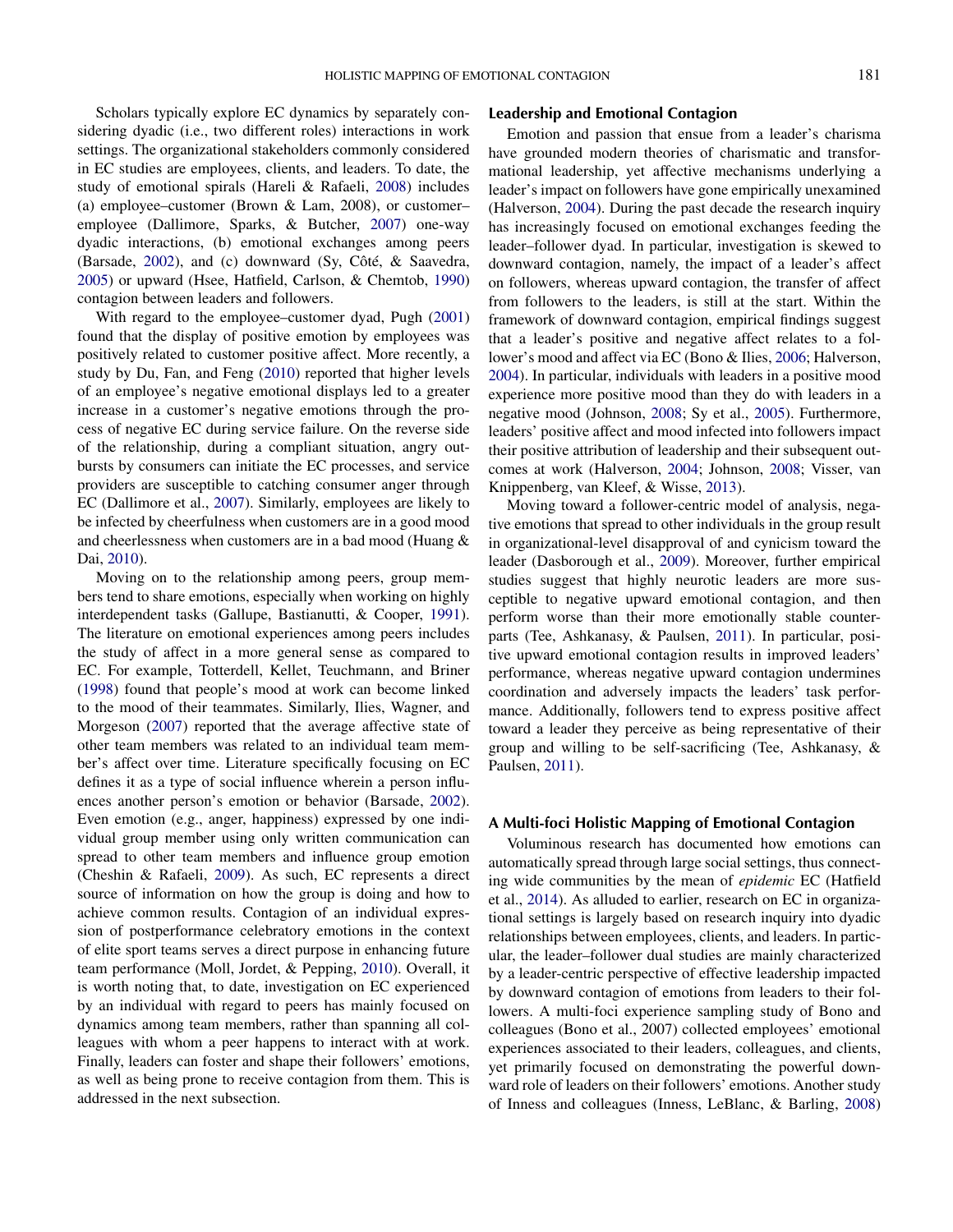investigated employees' anger expressed toward leaders, colleagues, and clients, thus proposing a multi-foci approach and calling attention on people's active role in sending emotions. Yet it primarily focused on the one discrete emotion of anger. To the best of the writers' knowledge, no study has previously examined contagion of four basic emotions, simultaneously involving multiple stakeholders (i.e., leaders, colleagues, and clients), considered both as sources (i.e., EC absorbed) and targets (EC infected) of emotions in organizational settings.

Therefore, rather than specific hypotheses, the following research questions arise when EC absorbed and EC infected are measured (i.e., mapped) in a given organizational context: Will emotions (i.e., joy, sadness, fear, anger) absorbed from others (EC absorbed) be differentially associated to the respondent's leaders, colleagues, and clients? Will emotions (i.e., joy, sadness, fear, anger) infected into others (EC infected) be differentially associated to the respondent's leaders, colleagues, and clients?

#### **METHOD**

#### **Sample and Procedure**

The overall convenience sample includes six different organizations: two hospitals (public, not-for-profit, frequent contact with clients), a rescue service (public, not-for-profit, frequent contact with clients), a call centre (private, for-profit, frequent contact with clients), a software company (private, for-profit, infrequent contact with clients), and national-level sport teams (private, for-profit, infrequent contact with clients). The survey involved the organizational personnel, not external clients. The research team collected a total of 694 questionnaires (67.9% average response rate). Participants were 50.1% males. [Table 1](#page-5-0) separately reports the sample description of the six organizations (sample size, response rate, and demographics).

The research team approached organizations' and sports teams' administrators to request their participation in the study. Upon reaching agreement on participation, the research team provided information sessions at each organizational location to describe the project, encourage participation, and address concerns from potential participants. Participation was voluntary and anonymous. The research team distributed questionnaires that participants completed within the same day, or within 2 weeks at the latest, and returned in a sealed envelope to the research team.

#### **Measures**

#### *Emotional Contagion at Work Scale (EWCS)*

Drawing upon the theoretical background provided, the Emotional Contagion at Work Scale (ECWS) was developed in order to measure the contagion of four discrete basic emotions, namely, joy, sadness, fear, and anger, separately for the two within-individual perspectives of emotions absorbed by others (EC absorbed) and transmitted to others (EC infected). Furthermore, it aimed at measuring the association of emotional contagion experiences with the respondent's leaders, colleagues, and clients with whom s/he relates with at work. To reach this goal, each item requested responses to two different answering scales, as described in more detail later. The 29-item self-report questionnaire measured EC in work settings with regard to the following emotions: joy, sadness, fear, and anger, both absorbed from others (EC absorbed) and infected to others (EC infected). Sample items are as follows.

- Emotional contagion absorbed: (a) Joy-Absorbed (four items; e.g., "Interacting with *happy* people makes me feel better when I am a little down"), (b) Sadness-Absorbed (three items; e.g., "I am filled with *sadness* when people talk about personally dramatic experiences"), (c) Fear-Absorbed (five items; e.g., "When I feel someone *is scared*, I also become agitated"); (d) Anger-Absorbed (five items; e.g., "When someone is *angry* and raises their voice, I become irritated").
- <span id="page-5-0"></span>Emotional contagion infected: (e) Joy-Infected (three items; e.g., "When I am *happy*, those around me are also more content"), (f) Sadness-Infected (three items; e.g., "When I am *sad* I feel as if others also become gloomy"), (g) Fear-Infected (three items; e.g., "When I feel *afraid* while facing a problem, I feel that others also become agitated); (h)

|               |          |         |        |     |      | Tenure |
|---------------|----------|---------|--------|-----|------|--------|
| Response rate | M        | F       | M      | SD  | M    | SD     |
| 39.7%         | 33.8%    | 66.2%   | 38.4   | 8.4 | 6.85 | 6.5    |
| 46.4%         | 47.9%    | 52.1%   | 46.5   | 8.0 | 19.0 | 11.1   |
| 100%          | 99.2%    | $0.8\%$ | 30.7   | 3.2 | 1.4  | 3.3    |
| 60%           | 31.4%    | 68.6%   | 27.1   | 7.9 | 1.92 | .75    |
| 61.2%         | 77.6%    | 22.4%   | 37.7   | 7.9 | 8.2  | 5.2    |
| 100%          | $10.5\%$ | 89.5%   | 23.4   | 7.8 | 5.6  | 5.0    |
|               |          |         | Gender |     | Age  |        |

TABLE 1 Sample description for each of the six organizations: Response rate, gender, age, organizational tenure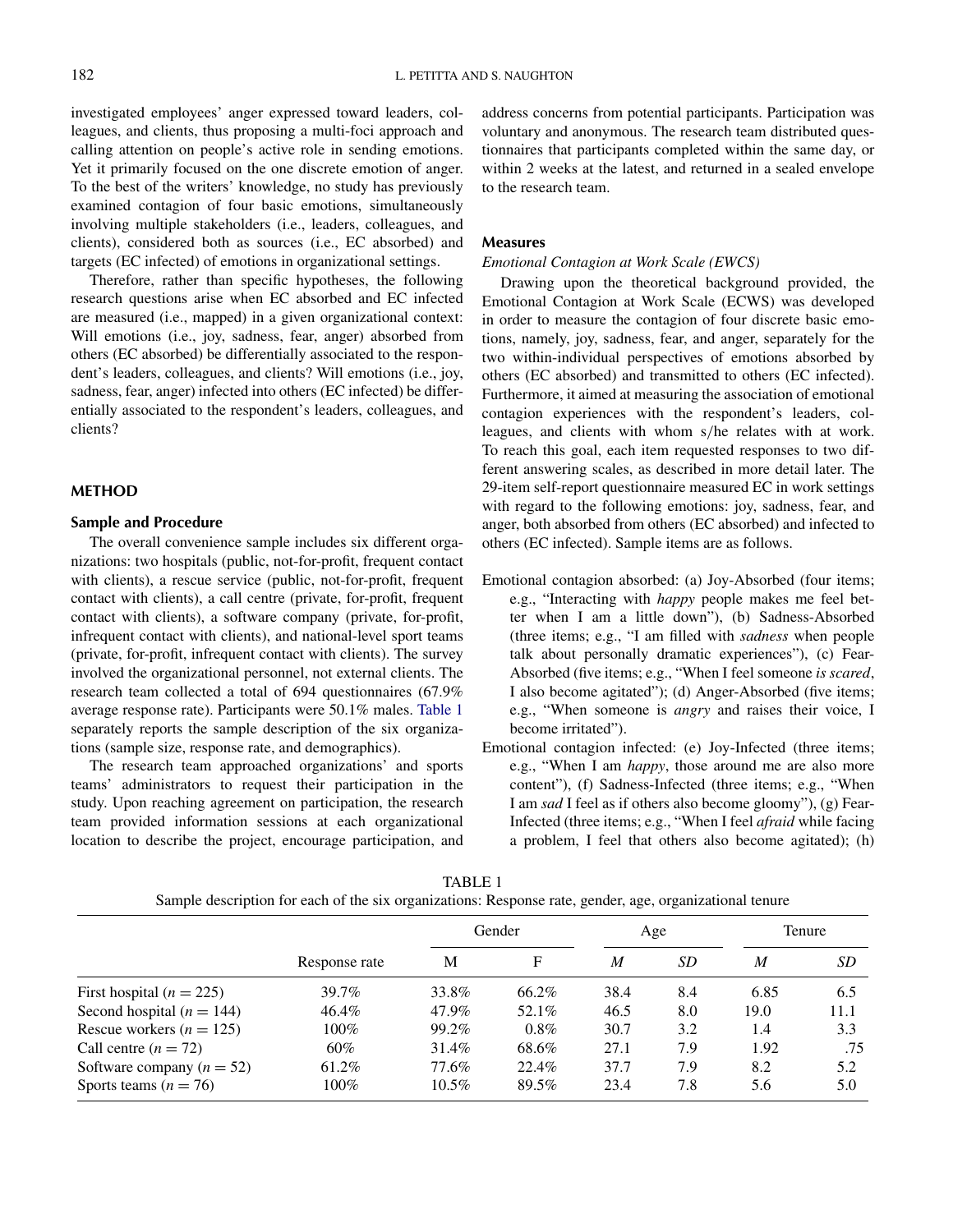Anger-Infected (three items; e.g., "When I use an *aggressive* tone, I feel that those around me tend to become angry").

Items were randomized in order to avoid response set bias. Respondents were provided a prompt describing the emotional situation as the frame of reference and then were asked to indicate how frequently they experienced the described emotional situations using a 5-point Likert response scale, ranging from 1 as *never* to 5 as *always*. Furthermore, alongside the first answering scale, a second answering scale provided the prompt "It happens with ... ", and asked to indicate whether the *same emotional situation* (i.e., the same statement/item) occurred in association to leaders, colleagues, and clients. The respondents could check off either one or all or a combination of the three options. The association of emotional contagion to leaders, colleagues, and clients was coded 0 if not checked (i.e., the emotional experience was not associated with the stakeholder), and 1 if checked (i.e., the emotional experience was associated with the stakeholder) by respondents.

With regard to the first answering scale, higher scores of joy, sadness, fear, and anger soaked up from others (EC absorbed) are interpreted to reflect greater absorption of emotional contagion. Instead, higher scores of joy, sadness, fear, and anger transmitted to others (EC infected) are interpreted to reflect greater infection of others with one's experienced emotions. Moving to the second answering scale, higher scores of contagion associated to leaders, and/or colleagues and/or clients, for each emotion absorbed (joy, sadness, fear, and anger) are interpreted to reflect greater absorption of that emotion from people holding that specific role. Instead, higher scores of contagion associated to leaders, and/or colleagues and/or clients, for each emotion infected (joy, sadness, fear, and anger), are interpreted to reflect greater infection of that emotion into people holding that specific type of role.

#### **RESULTS**

#### **Psychometric Properties of the Scale**

Data from the 5-point frequency answering scale were used to test the dimensionality of the ECWS. Subsequently, items that resulted to be indicators of a latent variable were then used to compute the related mean score of the EC subdimensions. A two-step cross-validation approach (Bollen, [1989\)](#page-13-5) examined exploratory factor analysis (EFA) models within a randomly selected half sample of the data  $(N = 322)$ , and then tested confirmatory factor analysis (CFA) models against the remaining half of the data  $(N = 372)$ . The CFAs used the maximum likelihood as estimation method, by the mean of EQS (Bentler, [1995\)](#page-13-6), and examined the robust statistics for chi squared (Satorra-Bentler Scaled Statistics; Satorra & Bentler, [1988\)](#page-14-31), Non-normed Fit Index (NNFI), Comparative Fit Index (CFI), and root mean square error of approximation (RMSEA). It should be emphasized that analyses on EC absorbed items and on EC infected items must be performed separately, in that both include the same four basic emotions yet underlie two different types of emotional exchange processes.

The EFA on the 17 items of the EC absorbed subscale extracted four factors that provided the best solution. However, one item from fear, one from sadness, and one from anger were dropped due to low factor loadings or lack of loading on the appropriate latent factor. The final 14-item, four-factor solution conformed to expectations, and explained 61.1% of the total variance. The CFA on the second half of the sample further supported the hypothesized four-factor solution, and satisfied multiple goodness-of-fit tests (Hu & Bentler, [1999;](#page-14-32)  $\chi$  2(225) = 124.369,  $df = 67$ ,  $p < .001$ , NNFI = .91, CFI = .94,  $RMSEA = .062$ ).

The EFA on the 12 items of the EC infected subscale of emotional contagion extracted three factors that provided the best solution, in comparison to the four expected theoretical dimensions, and merged sadness and fear in the same five-item factor. Furthermore, one item from fear (infected) was dropped due to cross loadings. The final EFA extracted a three-factor solution that explained 63.9% of the total variance. The CFA on the second subsample further supported the three-factor solution, and satisfied multiple goodness-of-fit tests  $(\chi 2(333) = 39.572,$  $df = 38$ ,  $p < .001$ , NNFI = .99, CFI = .99, RMSEA = .011). Overall, Cronbach's alpha of EC dimensions (absorbed and infected) ranged from .83 to .65 (only one alpha value displayed the minimum desirable level of .65; DeVellis, [1991\)](#page-14-33). Taken together, these results provided main support for Hypotheses 1a and 1b.

#### **Descriptive Statistics**

The ECWS dimensions emerging from the dimensionality assessment were computed by averaging the items indicators of the latent factors. As alluded to earlier, these dimensions refer to the scores of the first answering scale of the ECWS. [Table 2](#page-7-0) shows the means of the seven ECWS dimensions (four-factor EC absorbed and three-factor EC infected) within each of the six organizations. Overall, the contagion of joy, both absorbed from and infected into others, was the only dimension over, or closer to, the mean value (3), and displayed the highest mean values. Interestingly, anger transmitted to others (EC infected) was the second dimension with the highest means.

### **ANOVAs on the Differential Association of Emotional Contagion to Leaders, Colleagues, and Clients**

Dummy-coded data from the second answering scale were not designed/used to study the scale dimensionality. Rather, the latent variables (leaders, colleagues, clients) were computed using the same structure emerging from the first answering scale. For example, the four item indicators of Joy-Absorbed were used to compute the mean score of Joy-Absorbed-Leaders, Joy-Absorbed-Colleagues, and Joy-Absorbed-Clients. Hence, the latent dimensions emerging from the second answering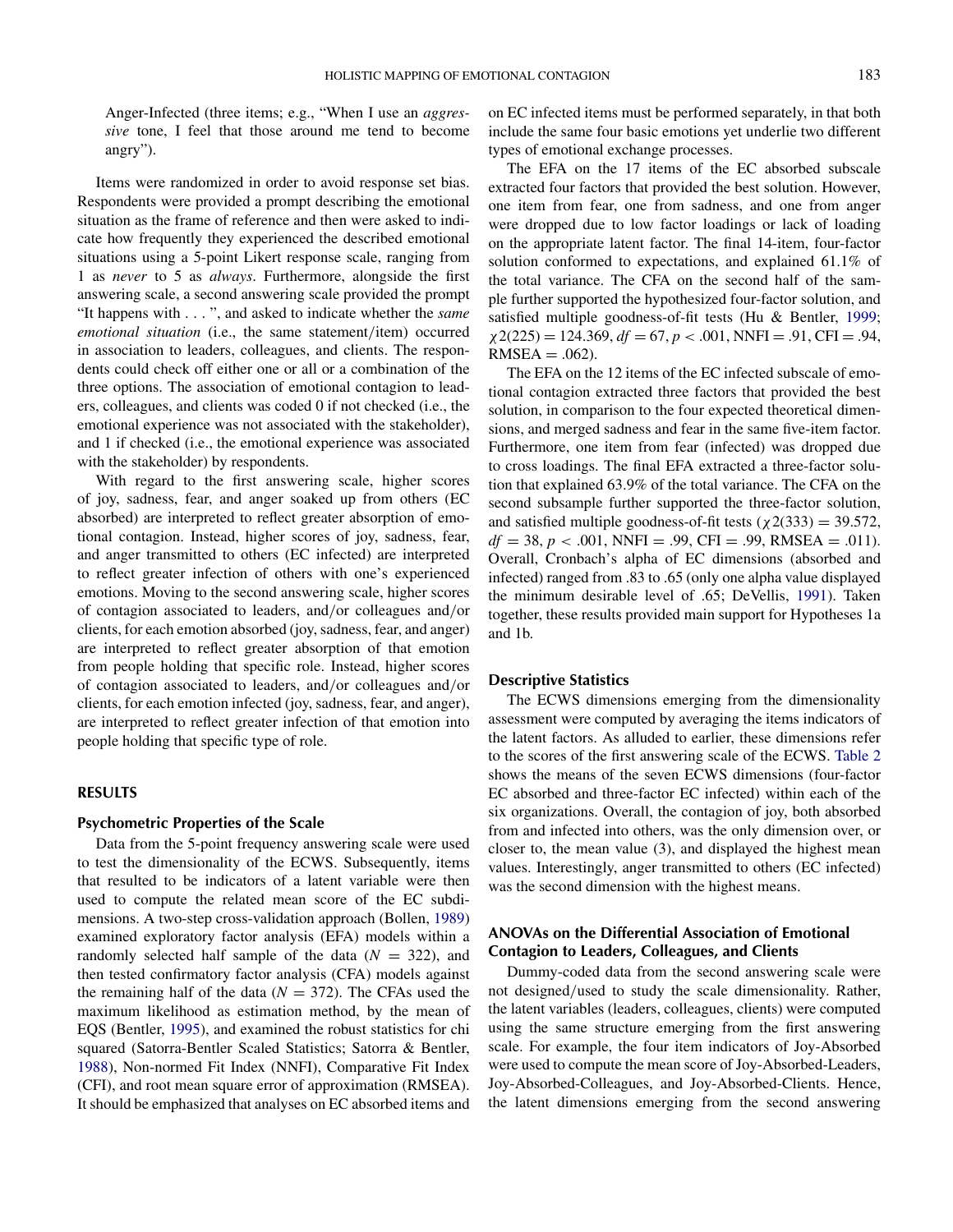|                    | First hospital | Second hospital | Rescue workers | Call centre | Software company | Sport teams |
|--------------------|----------------|-----------------|----------------|-------------|------------------|-------------|
| Contagion absorbed |                |                 |                |             |                  |             |
| Joy                | 3.27           | 3.06            | 3.30           | 3.07        | 3.04             | 3.44        |
| Sadness            | 2.76           | 2.76            | 2.32           | 2.24        | 2.36             | 2.99        |
| Fear               | 1.97           | 2.22            | 1.57           | 1.73        | 1.84             | 2.20        |
| Anger              | 2.65           | 2.80            | 2.01           | 2.17        | 2.63             | 3.01        |
| Contagion infected |                |                 |                |             |                  |             |
| Joy                | 2.87           | 2.87            | 2.95           | 2.87        | 2.64             | 3.02        |
| Sad&fear           | 1.82           | 2.26            | 1.66           | 1.62        | 1.75             | 1.96        |
| Anger              | 2.25           | 2.50            | 1.93           | 1.76        | 2.19             | 2.43        |
|                    |                |                 |                |             |                  |             |

TABLE 2 Means of emotional contagion dimensions in the six organizations

*Note*. Sad&fear = sadness&fear.

scale were computed by averaging several items and became continuous variables (ranging from 0 to 1). These scores were used to perform the analyses of variance (ANOVAs) presented next.

The following ANOVAs aimed at assessing whether the differential endorsement for each of the three answering options (i.e., leaders, colleagues, clients) was statistically significant. In particular, the analyses aimed at testing the differential association of EC to leaders, colleagues, and clients, respectively, for EC absorbed (i.e., joy, sadness, fear, anger) and EC infected (i.e., joy, sadness&fear, anger), and separately for the six organizations. Given that the answering options are non-independent, the analysis of variance on repeated measures (e.g., non-independent) was used. In order to determine whether the contagion of each of the discrete emotions measured by the ECWS was more associated with colleagues, rather than clients, or leaders, one-way within-subjects analyses of variance (ANOVAs) were conducted with the within-subjects factor being role (i.e., three levels indicating leaders, colleagues, clients) and the dependent variables being the ECWS scores from the second answering scale. Three paired-sample *t*-tests were used to make post hoc comparisons between conditions (levels). Consistent with the theoretical arguments provided for breaking out the mapping of contagion by organization, these analyses were separately performed within each of the six organizations in order to target the level of endorsement within each organization and within each EC dimension. [Table 3](#page-8-0) shows the detailed results for the 42 ANOVAs (seven EC dimensions per six organizations) and the 126 pairwise post hoc comparisons (three comparisons per 42 ANOVAs) of the effect of role on EC dimensions in the six organizations. In particular, the pairwise comparisons results specifically indicate which dimension is significantly higher  $(>)$ , or significantly lower  $(>)$ , or whether the means are not significantly different (*ns*). The mean of each EC dimension is indicated in the square brackets. Additionally, [Figure 2](#page-11-0) (shown later) shows the aggregated percentages values of EC absorbed (i.e., joy, sadness, fear, anger)

<span id="page-7-0"></span>and infected (i.e., joy, sadness&fear, anger), respectively associated to colleagues, clients, and leaders within each of the six organizations. This aggregated fashion is provided in order to reach a balance between comprehensiveness and parsimony in visual presentation of results.

[Figure 1](#page-9-0) provides an example of the three steps underlying the aggregation of the results. In particular, Step 1 corresponds to the visual presentation of the mean values reported in [Table 3](#page-8-0) with regard to EC absorbed (i.e., joy, sadness, fear, anger) associated with leaders, colleagues, and clients in the first hospital. Step 2 shows the same values, yet transformed in percentages (i.e., the mean score multiplied by 100) in order to achieve a more clear graphical display. Finally, the scores reported in Step 3 show the same results, yet in an aggregated fashion. That is, all the percentage scores of EC absorbed (joy, sadness, fear, anger) associated to colleagues were averaged. The same was done for EC absorbed respectively associated to clients and leaders.

The 42 ANOVAs on repeated measures were all significant (see [Table 3\)](#page-8-0). All 42 paired-sample *t*-tests between colleagues and leaders indicated that colleagues' scores were significantly higher than leaders' scores. Hence, emotional contagion was more frequently associated with colleagues than with leaders. Thirty-six out of the 42 paired-sample *t*-tests between colleagues and clients indicated that colleagues' scores were significantly higher than clients' scores, thus suggesting that emotional contagion was more frequently associated with colleagues in comparison to clients. Finally, 28 out of the 42 paired-sample *t*-tests between leaders and clients indicated that leaders' scores were significantly lower than, or equal to, those of clients, thus suggesting that emotional contagion was more frequently associated with clients in comparison to leaders. Taken together, these results indicate that the differential roles held by colleagues, clients, and leaders do have an effect on how emotional contagion circulates in workplaces. In particular, colleagues appear to have the emotional primacy in the respondents work life. Hence, Hypothesis 2a and Hypothesis 2b were not supported.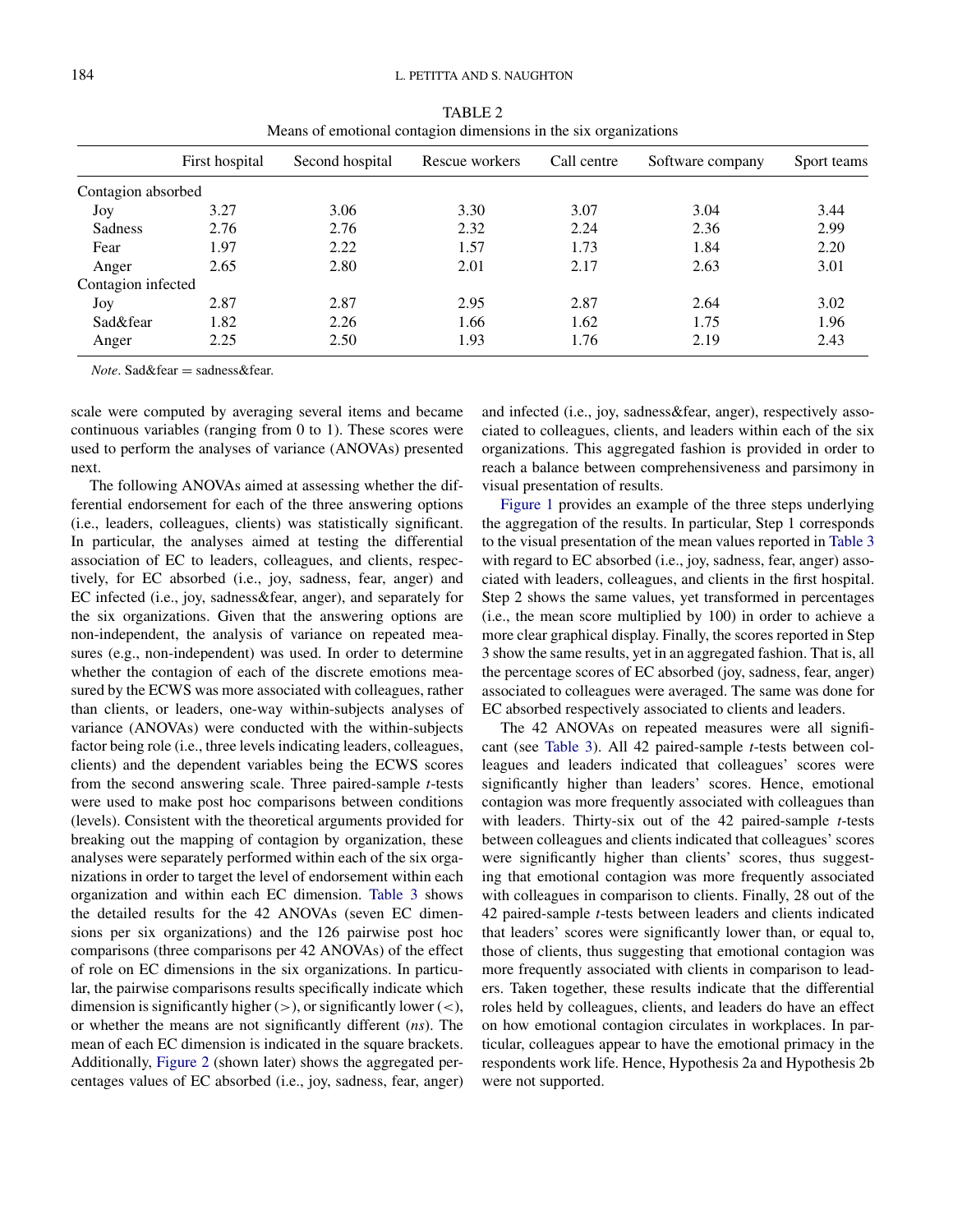| i<br>i<br>.<br>.<br>. |
|-----------------------|
|-----------------------|

|             | First hospital                                         | hospita<br>Second                                             | Rescue workers                                                         | Call centre                                                             | Software company                                                     | Sports teams                                                                                                                                                                                                                                                                                                        |
|-------------|--------------------------------------------------------|---------------------------------------------------------------|------------------------------------------------------------------------|-------------------------------------------------------------------------|----------------------------------------------------------------------|---------------------------------------------------------------------------------------------------------------------------------------------------------------------------------------------------------------------------------------------------------------------------------------------------------------------|
| EC absorbed |                                                        |                                                               |                                                                        |                                                                         |                                                                      |                                                                                                                                                                                                                                                                                                                     |
| Joy         | $Col[.949] > Cl[.389]$ ***<br>$F(2, 346) = 197.49***$  | $CI[.338]$ ***<br>$240.45***$<br>$F(2, 174) =$<br>Col[.955] > | $\text{Col}[\.886] > \text{Cl}[\.419]^{***}$<br>$F(2, 182) = 76.40***$ | $\text{Col}[.855] > \text{Cl}[.445]^{**}$<br>$F(2, 98) = 53.54***$      | $\text{Col}[.977] > \text{Cl}[.121]^{***}$<br>$F(2, 86) = 114.07***$ | $Col[.958] > Cl[.285]^{**}$<br>$F(2, 140) = 114.25***$                                                                                                                                                                                                                                                              |
|             | $Col[.949] > Le[.486]$ ***                             | $Le$ [.223]**<br>Col[.955] >                                  | $Col[.886] > Le[.427]$ **                                              | $\text{Col}$ [.855] > Le[.325]***                                       | $\text{Col}[.977] > \text{Le}[.390]$ ***                             | $\text{Col}[.958] > \text{Le}[.539]^{**}$                                                                                                                                                                                                                                                                           |
|             | $\text{Cl}[.389] < \text{Le}[.486]^{**}$               | $CI[.338] > Le[.223]$ ***                                     | $\text{Cl}[.419] = \text{Le}[.427]$ (ns)                               | $CI[.445] > Le[.325]$ *                                                 | $\text{Cl}$ [.121] < Le[.390]***                                     | $C11.2851 < Le$ [.539]**                                                                                                                                                                                                                                                                                            |
|             | $F(2, 366) = 74.86***$                                 | 66.18***<br>$F(2, 206) =$                                     | $F(2, 170) = 32.63***$                                                 | $F(2, 86) = 46.15***$                                                   | $F(2, 84) = 110.27***$                                               | $F(2, 124) = 180.45***$                                                                                                                                                                                                                                                                                             |
| Sad.        | $Col[.742] = Cl[.761](ns)$                             | $CI[.673]$ (ns)<br>$Col[.692] =$                              | $\text{Col}$ [.802] > $\text{Cl}$ [.587]**                             | $Col[.795] = Cl[.648]$ (ns)                                             | $\text{Col}[.977] > \text{Cl}[-198]^{***}$                           | $\frac{1}{2}$ $\frac{1}{2}$ $\frac{1}{2}$ $\frac{1}{2}$ $\frac{1}{2}$ $\frac{1}{2}$ $\frac{1}{2}$ $\frac{1}{2}$ $\frac{1}{2}$ $\frac{1}{2}$ $\frac{1}{2}$ $\frac{1}{2}$ $\frac{1}{2}$ $\frac{1}{2}$ $\frac{1}{2}$ $\frac{1}{2}$ $\frac{1}{2}$ $\frac{1}{2}$ $\frac{1}{2}$ $\frac{1}{2}$ $\frac{1}{2}$ $\frac{1}{2}$ |
|             | $Col[.742] > Le[.356]$ ***<br>$Cl[.761] > Le[.356]***$ | Le[.163]***<br>$CI[.673] > Le[.163]^{***}$<br>Col[.692] >     | $Col[.802] > Le[.384]$ **<br>$CI[.802] > Le[.384]$ ***                 | $\text{Col}[.795] > \text{Le}[.136]^{***}$<br>$Cl[.648] > Le[.136]$ *** | $Col[.977] > Le[.291]$ ***<br>$Cl[.198] = Le[.291]$ (ns)             | $Col[.984] > Le[.421]$ **<br>$Cl[.111] < Le[.421]$ **                                                                                                                                                                                                                                                               |
|             | $F(2, 266) = 127.33***$                                | $F(2, 142) = 152.08***$                                       | $F(2, 134) = 48.87***$                                                 | $F(2, 54) = 52.96***$                                                   | $F(2, 70) = 121.26***$                                               | $F(2, 90) = 123.82***$                                                                                                                                                                                                                                                                                              |
| Fear        | $Col[.888] > Cl[.310]^{***}$                           | $CI[.269]$ ***<br>Col[.919] >                                 | $\text{Col}[.848] > \text{Cl}[.446]$ ***                               | $Col[.857] > Cl[.384]$ **                                               | $Col[.979] > Cl[.111]$ **                                            | $Col[.924] > Cl[.060]$ **                                                                                                                                                                                                                                                                                           |
|             | $Col[.888] > Le[.371]^{***}$                           | $Le[.253]$ ***<br>Col[.919] >                                 | $Col[.848] > Le[.365]$ ***                                             | $Col[.857] > Le[.241]$ ***                                              | $Col[.979] > Le[.329]$ ***                                           | $Col[.924] > Le[.489]$ **                                                                                                                                                                                                                                                                                           |
|             | $Cl[.310] = Le[.371]$ (ns)                             | $Cl[.269] = Le[.253]$ (ns)                                    | $C1[-446] = Le[0.365]$ (ns)                                            | CI[.384] > Le[.241]                                                     | $C1[.111] < Le[.329]^{**}$                                           | $\text{Cl}[\,060] < \text{Le}[\,.489]^{***}$                                                                                                                                                                                                                                                                        |
|             | $F(2, 340) = 87.32***$                                 | 45.67***<br>$F(2, 200) =$                                     | $F(2, 152) = 40.66***$                                                 | $F(2, 78) = 7.29 p \le .01$                                             | $F(2, 74) = 64.89***$                                                | $F(2, 128) = 126.53***$                                                                                                                                                                                                                                                                                             |
| Anger       | $Col[.862] > Cl[.383]$ ***                             | $CI[.441]$ ***<br>Col[.824] >                                 | $\text{Col}(.830] > \text{Cl}(.392]^{***}$                             | $Col[.706] = Cl[.631]$ (ns)                                             | $\text{Col}[.914] > \text{Cl}[.167]^{***}$                           | $Col[.862] > Cl[.073]^{**}$                                                                                                                                                                                                                                                                                         |
|             | $Col[.862] > Le[.637]$ ***                             | Le[.479]***<br>Col[.824] >                                    | $\text{Col}[.830] > \text{Le}[.460]$ ***                               | $Col[.706] > Le[.413]$ **                                               | $\text{Col}[.914] > \text{Le}[.515]^{***}$                           | $\text{Col}$ [.862] > Le[.635]**                                                                                                                                                                                                                                                                                    |
|             | $Cl[.383] < Le[.637]$ ***                              | $Le[.479]$ (ns)<br>$CI[.441] = I$                             | $Cl[.392] = Le[.460]$ (ns)                                             | $Cl[.631] > Le[.413]$ *                                                 | $Cl[.167] <$ Le[.515]***                                             | $Cl[.073] < Le[.635]^{***}$                                                                                                                                                                                                                                                                                         |
| EC infected |                                                        |                                                               |                                                                        |                                                                         |                                                                      |                                                                                                                                                                                                                                                                                                                     |
|             | $F(2, 364) = 156.96***$                                | 234.44***<br>$F(2, 194) =$                                    | $F(2, 180) = 77.38***$                                                 | $F(2, 102) = 83.87***$                                                  | $F(2, 88) = 151.15***$                                               | $F(2, 128) = 97.17***$                                                                                                                                                                                                                                                                                              |
| Joy         | $\text{Col}[.925] > \text{Cl}[.446]$ ***               | $CI[.393]$ ***<br>Col[.973] >                                 | $\text{Col}[.890] > \text{Cl}[.414]^{***}$                             | $Col[.904] > Cl[.429]$ **                                               | $Col[.993] > Cl[.144]$ **                                            | $Col[.979] > Cl[.390]$ ***                                                                                                                                                                                                                                                                                          |
|             | $Col[.925] > Le[.381]^{***}$                           | $Le[.158]^{**}$<br>Col[.973] >                                | $Col[.890] > Le[.344]$ ***                                             | $Col[.904] > Le[.231]$ ***                                              | $\text{Col}$ [.993] > $\text{Le}$ [.267]***                          | $Col[.979] > Le[.359]$ **                                                                                                                                                                                                                                                                                           |
|             | $Cl[.446] = Le[.381]$ (ns)                             | $CI[.393] > Le[.158]$ ***                                     | $Cl[414] = Le[344]$ (ns)                                               | $Cl[.429] > Le[.231]$ **                                                | $211.144 < \text{Le}$ [.267]*                                        | $C11.390$ = Le[.359] (ns)                                                                                                                                                                                                                                                                                           |
|             | $F(2, 228) = 219.50***$                                | $232.25***$<br>$F(2, 122) =$                                  | $F(2, 108) = 66.52***$                                                 | $F(2, 32) = 11.74***$                                                   | $F(2, 68) = 172.59***$                                               | $F(2, 74) = 264.37***$                                                                                                                                                                                                                                                                                              |
| Sad&Fear    | $Col[.936] > Cl[.277]$ ***                             | $CI[.289]$ ***<br>Col[.934] >                                 | $\text{Col}[.873] > \text{Cl}[.316]^{***}$                             | $Col[.788] > Cl[.388]$ **                                               | $Col[.971] > Cl[.054]$ **                                            | $\text{Col}[.958] > \text{Cl}[.058]^{**}$                                                                                                                                                                                                                                                                           |
|             | $\text{Col}[.936] > \text{Le}[.304]^{***}$             | Le[.150]**<br>Col[.934] >                                     | $Col[.873] > Le[.239]$ ***                                             | $Col[.788] > Le[.318]$ ***                                              | $Col[.971] > Le[.269]$ ***                                           | $Col[.958] > Le[.221]$ **                                                                                                                                                                                                                                                                                           |
|             | $Cl[.277] = Le[.304]$ (ns)                             | $Cl[.289] > Le[.150]^{***}$                                   | $C1[.316] = Le[.239]$ (ns)                                             | $CI[.388] = Le[.318]$ (ns)                                              | $\text{Cl}[.054] < \text{Le}[.269]$ ***                              | $C1(.058] < \text{Le}$ $[.221]^{**}$                                                                                                                                                                                                                                                                                |
|             | $F(2, 296) = 180.03***$                                | $F(2, 180) = 179.26***$                                       | $F(2, 146) = 59.41***$                                                 | $F(2, 56) = 18.76***$                                                   | $F(2, 80) = 225.56***$                                               | $F(2, 112) = 188.38***$                                                                                                                                                                                                                                                                                             |
| Anger       | $Col[.934] > Cl[.305]$ ***                             | $CI[.297]$ ***<br>Col[.910] >                                 | $\text{Col}[.845] > \text{Cl}[.412]$ ***                               | Coll.724] = Cll.586 (ns)                                                | $Col[.992] > Cl[.057]$ ***                                           | $\frac{1}{2}$ oll $-936$   $\geq$ $\frac{1}{2}$   $053$ ]****                                                                                                                                                                                                                                                       |
|             | $Col[.934] > Le[.360]$ ***                             | $Le[.223]***$<br>Col[.910] >                                  | $Col[.845] > Le[.234]$ ***                                             | $Col[.724] > Le[.207]$ ***                                              | $\text{Col}[.992] > \text{Le}[.269]^{***}$                           | $\text{Col}[.936] > \text{Le}[.345]$ **                                                                                                                                                                                                                                                                             |
|             | $Cl[.305] = Le[.360]$ (ns)                             | $CI[.297] > Le[.223]^*$                                       | $Cl[.412] > Le[.234]$ **                                               | $Cl[.586] > Le[.207]$ ***                                               | $Cl[.057] < Le[.269]^{**}$                                           | $C1[.053] < Le[.345]$ ***                                                                                                                                                                                                                                                                                           |
| -<br>م      |                                                        |                                                               |                                                                        |                                                                         |                                                                      |                                                                                                                                                                                                                                                                                                                     |

<span id="page-8-0"></span>*Note*. Sad. = sadness; Sad&Fear = sadness&fear; Col = colleagues; Cl = clients; Le = leaders. The number in square brackets indicates the variable's mean.<br>\*p < .05; \*\*p < .01; \*\*\*p < .001; ns = nonsignificant. *Note*. Sad. = sadness; Sad&Fear = sadness&fear; Col = colleagues; Cl = clients; Le = leaders. The number in square brackets indicates the variable's mean. ∗*p* < .05; ∗∗*p* < .01; ∗∗∗*p* < .001; *ns* = nonsignificant.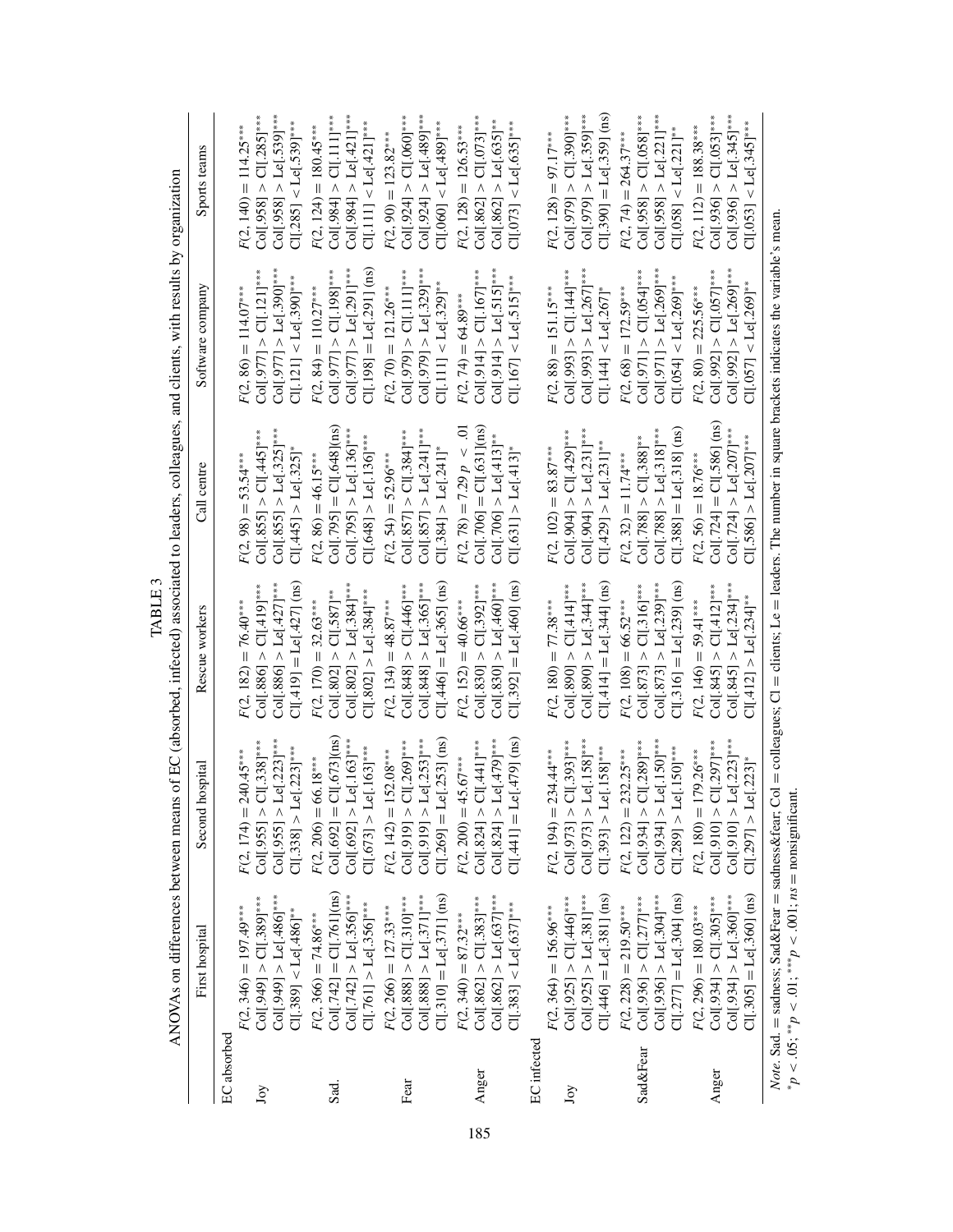#### <span id="page-9-0"></span>186 L. PETITTA AND S. NAUGHTON



FIG. 1. The three steps followed to present EC results in an aggregated fashion (example provided by using data from the first hospital sample).

#### **Additional Analyses**

Given the relevance of contextual characteristics to break out the mapping of contagion by organization, the ECWS data also allowed assessment of whether there was a statistically significant difference with regard to contagion of emotions associated with leaders, colleagues, and clients among different organizations. Although these differences could potentially be tested across all six organizations simultaneously, $<sup>1</sup>$  $<sup>1</sup>$  $<sup>1</sup>$  for rea-</sup> sons of parsimony the association of contagion to leaders, colleagues, and clients was statistically addressed with regard to (a) similar organizations displaying different pattern of results (i.e., the two hospitals), and (b) different organizations displaying similar pattern of results (i.e., sport teams and software company). Analyses of variance (ANOVAs) on independent measures (i.e., scores of subjects from different organizations) were conducted with the within-subjects factor being the organization and the dependent variables being the ECWS scores associated to leaders, colleagues, and clients.

When contrasting the first hospital's and second hospital's scores of the seven EC dimensions associated to leaders, all of the seven ANOVAs were significant: respectively, *F*(1,  $260$ ) = 30.01,  $p < .001$ , joy absorbed;  $F(1, 286) = 16.13$ ,  $p < .001$ , sadness absorbed.  $F(1, 204) = 4.87$ ,  $p < .05$ , fear absorbed;  $F(1, 270) = 10.49$ ,  $p < .01$ , anger absorbed;  $F(1, 270) = 10.49$ ,  $p < .01$ , anger absorbed;  $279$ ) = 23.45,  $p < .001$ , joy infected;  $F(1, 175) = 7.98$ ,  $p < .01$ , sadness&fear infected; and  $F(1, 238) = 8.27$ ,  $p < .01$ , anger infected. In particular, overall EC associated to leaders was significantly lower in the second hospital in comparison to the first hospital, thus confirming a difference between the two similar organizations.

When contrasting the sport teams' and software company's scores of the seven EC dimensions associated to leaders, six out of the seven ANOVAs were not significant: respectively,  $F(1, 113) = 4.01, p < .05$ , joy absorbed,;  $F(1, 104) = 2.46$ ,  $p = .120$ , sadness absorbed;  $F(1, 80) = 3.54$ ,  $p = .064$ , fear absorbed;  $F(1, 101) = 2.14$ ,  $p = .147$ , anger absorbed;  $F(1, 101) = 2.14$ ,  $p = .147$ , anger absorbed;  $108$ ) = 1.58,  $p = .212$ , joy infected;  $F(1, 104) = 1.75$ ,  $p = .188$ , sadness&fear infected; and  $F(1, 96) = 1.99$ ,  $p = .162$ , anger infected. In particular, overall emotional contagion associated to leaders was mainly the same for the sport teams and software

company, thus confirming a similarity between the two different organizations.

#### **DISCUSSION**

The goals underlying this study were to (a) propose an expanded conceptualization of emotional contagion (EC), and the accompanying measure, by considering emotions both absorbed by as well as infected into others, and (b) provide a holistic approach to the mapping of EC in work settings by simultaneously exploring the differential association of contagion with leaders, colleagues, and clients. The findings from the present study provided initial support to the validity of the ECWS. Furthermore, the results from the holistic mapping of EC in six different work settings indicated that the differential roles held by colleagues, clients, and leaders did have an effect on how emotional contagion circulates in workplaces. Specifically, the findings revealed that most of the emotions considered for contagion, both EC absorbed and EC infected, were more frequently experienced with colleagues and clients. Interestingly, and contrary to our hypotheses, leaders were the second to the least associated with contagion of emotions in work settings.

The theoretical significance of this study is fivefold. First, findings from the psychometric properties of the ECWS support the validity of this self-report measure of EC absorbed by others and EC transmitted to others. A self-report measure of EC developed in line with a theoretical conceptualization that suggests the simultaneous experience within the individual of emotions soaked up by and infected into others (Hatfield et al., [1994\)](#page-14-0) may disentangle EC simultaneously absorbed and infected during social encounters at work. While EC absorbed was demonstrated to be a four-dimension (i.e., joy, sadness, fear, anger) facet of the bidirectional EC model proposed in the present study, EC infected resulted in a three-dimension structure wherein sadness and fear collapsed into one factor (i.e., joy, sadness&fear, anger). These findings seem to suggest that when people report the emotions they feel coming from others, they distinctively perceive the differential reactions associated with joy, rather than sadness, or fear, or anger.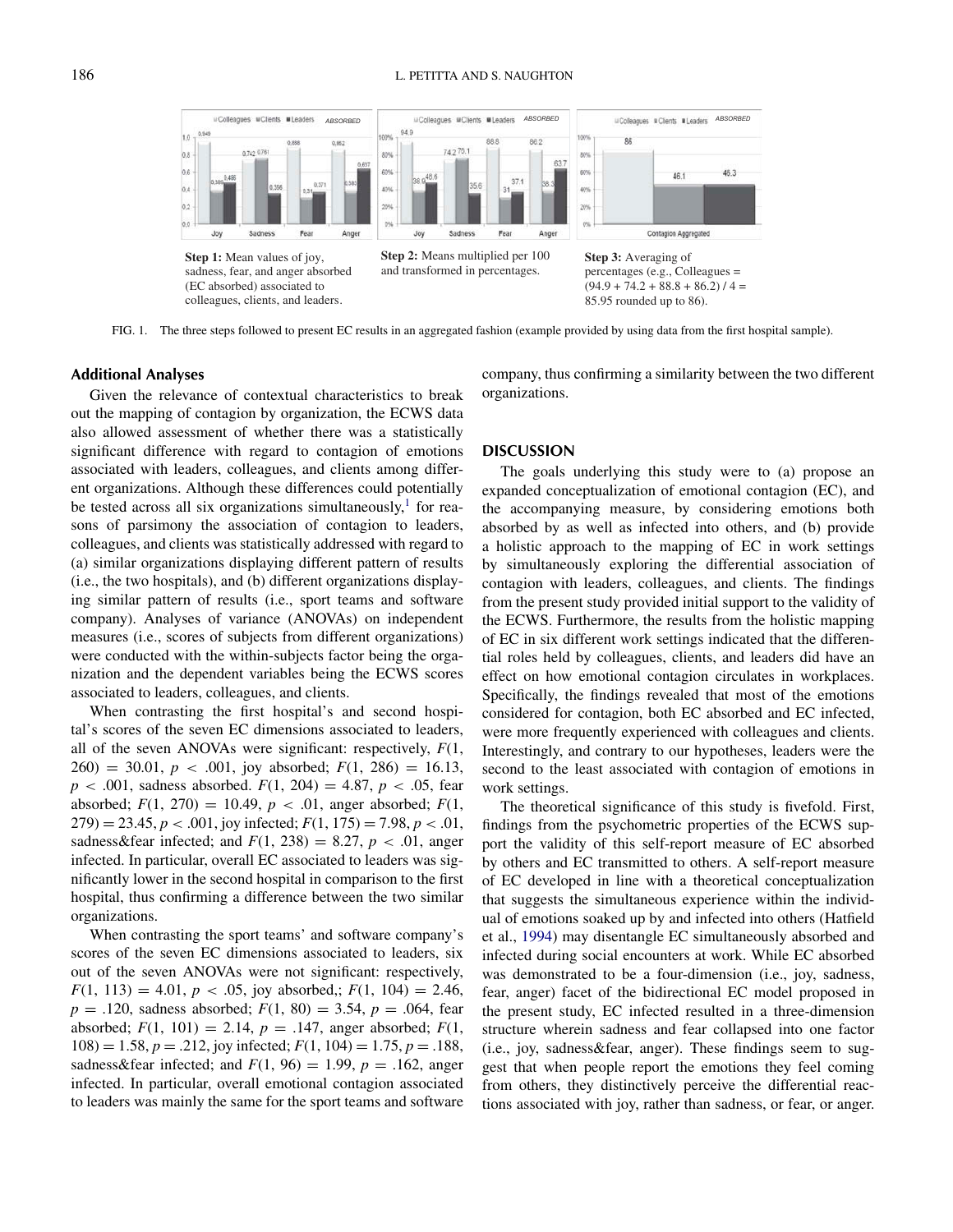Logically, the emotion recognition task appears to be easier when reporting emotions directly experienced. Conversely, the report of emotions infected into others is a three-step process, as illustrated in the previous theoretical section, likely yielding a more matte perception of social emotional exchanges. An alternative explanation of the mismatch between the hypothesized factor structure of EC absorbed and EC infected subscales may rely on the items content. However, as per sample items provided, the reader may note that the key emotional wording of the same emotional contagion dimension is similar across the EC absorbed and EC infected perspectives (e.g., *sad* is used for sadness absorbed and infected; *angry* is used for anger absorbed and infected; etc.). Hence, this explanation appears to be less likely. Overall, in spite of a more requiring self-report task asked to the respondents in order to rate the contagion infected into others (EC infected), the findings demonstrate that people distinctively perceive the differential expression of others' emotions that mirror one's own emotions. Finally, the inclusion of a second answering scale allowed assessment of the extent to which the exchange of basic emotions (i.e., joy, sadness, fear, anger), each proposed by specific items, happens in association with leaders, colleagues, and clients. This contextualizes the study of emotional contagion in work settings by mapping the differential association of contagion to the main organizational stakeholders. In other words, the ECWS proved its added value to extant literature by allowing mapping of the role of different social paths, that is, the exchange of emotions with one's leaders, colleagues, and clients, variously contributing to the spreading of emotions at the work place.

Second, the contagion of joy and pleasant emotions, both absorbed by and infected into others, is the most highly reported in all six organizations. Although future research should further assess these findings controlling for possible social desirability bias, the emerging pattern of results is in line with positive psychology emphasizing the relevance of positive experiences and relationships as key factors in order to build thriving individuals and contexts (Seligman & Csikszentmihalyi, [2000\)](#page-14-34).

Third, colleagues are more frequently associated with contagion of all emotions measured in this study, (a) both from the receiver and sender perspective and (b) similarly in all six organizations. Contrary to our hypotheses, leaders are second to the least associated to emotional contagion, depending upon the type of occupational setting and job type under consideration (see [Table 3](#page-8-0) for detailed organization-based comparison). Although unexpected, the colleagues' primacy of emotional exchanges at work is consistent with, and further extends, the research on one-way EC (absorbed), suggesting that emotional responses are stronger with more familiar/intimate people (Kimura et al., [2008\)](#page-14-16). Arguably, in organizational settings people feel more familiar with their peers (i.e., colleagues) and, likewise, tend to soak up from and instil into them the emotions experienced at work.

Fourth, the findings of leaders being the second to third associated to EC also add to extant literature on leadership.

While the emotional primacy of a leader is not to be taken for granted, the marginal role of leaders does not disconfirm the influence and power dynamics embedded in leading actions. Notwithstanding, this study contributes to theory by enlarging the horizon of leadership effectiveness, and positioning the leader–member emotional and relational dynamics within the ground of a realistic, context-specific, and holistic mapping of emotional exchanges among all the major stakeholders at work. Emotions spread automatically, bidirectionally, and do not selectively involve dyads of individuals, but rather span all people interacting in an organizational context. Furthermore, the present study overcomes the caveat of studying the leader– follower(s) dyad in isolation, and demonstrates how a multi-foci relation-based framework may enhance our understanding of the actual emotional ties between leaders and their followers. Also, the holistic approach is proposed as a complementary, not alternative, contribution to ongoing dyadic research.

Finally, results from additional analyses, and further confronting some organizations, provide some inductive reasoning aimed at further developing theoretical building (Locke, [2012\)](#page-14-35) on bidirectional and holistic mapping of emotional contagion. While two organizations from the same occupational setting (i.e., the two hospitals, public, not-for-profit, and requiring personnel to have frequent contact with clients) displayed a different pattern of results, two organizations from different occupational settings (i.e., sport teams and software company) displayed a similar pattern of results. Specifically, in the first hospital the association of emotional contagion to leaders is paired with clients, whereas in the second hospital leaders are the least associated with emotions' circulation [\(Figures 2a](#page-11-0) and [2b\)](#page-11-0). According to demographic (i.e., gender, age) and organizational (i.e., tenure) variables available in this study, the second hospital includes older respondents with higher tenure (statistically tested). This should arguably imply that long-lasting interactions may lead to higher familiarity among people, and thus higher likelihood of contagion of emotions with leaders. Additionally, an older public administration may be more likely to be associated with organizational culture requiring formal relationships and high power distance, which contribute to prime the organizational norms that guide the expression of emotions during social encounters at work (Diefendorff & Greguras, [2009;](#page-14-36) Grandey, Rafaeli, Ravid, Wirtz, & Steiner, [2010\)](#page-14-37). This possibly explains the marginal role of leaders in the emotional exchanges perceived in the second hospital. Similarly, despite the specificities of sport environments (Devine, [2002\)](#page-14-15), results from sport teams [\(Figure 2f\)](#page-11-0) and a software company [\(Figure](#page-11-0) 2e) are similar in that the clients are the least associated to emotional contagion and leaders are the second source/target of contagion. One arguable feature they have in common is the infrequent contact with clients/audience, which likely accounts for the marginal role of clients/audience in the emotional experiences of people working in these two contexts. Consistently, the measurement of frequency and duration of contact (Morris & Feldman, [1997\)](#page-14-14)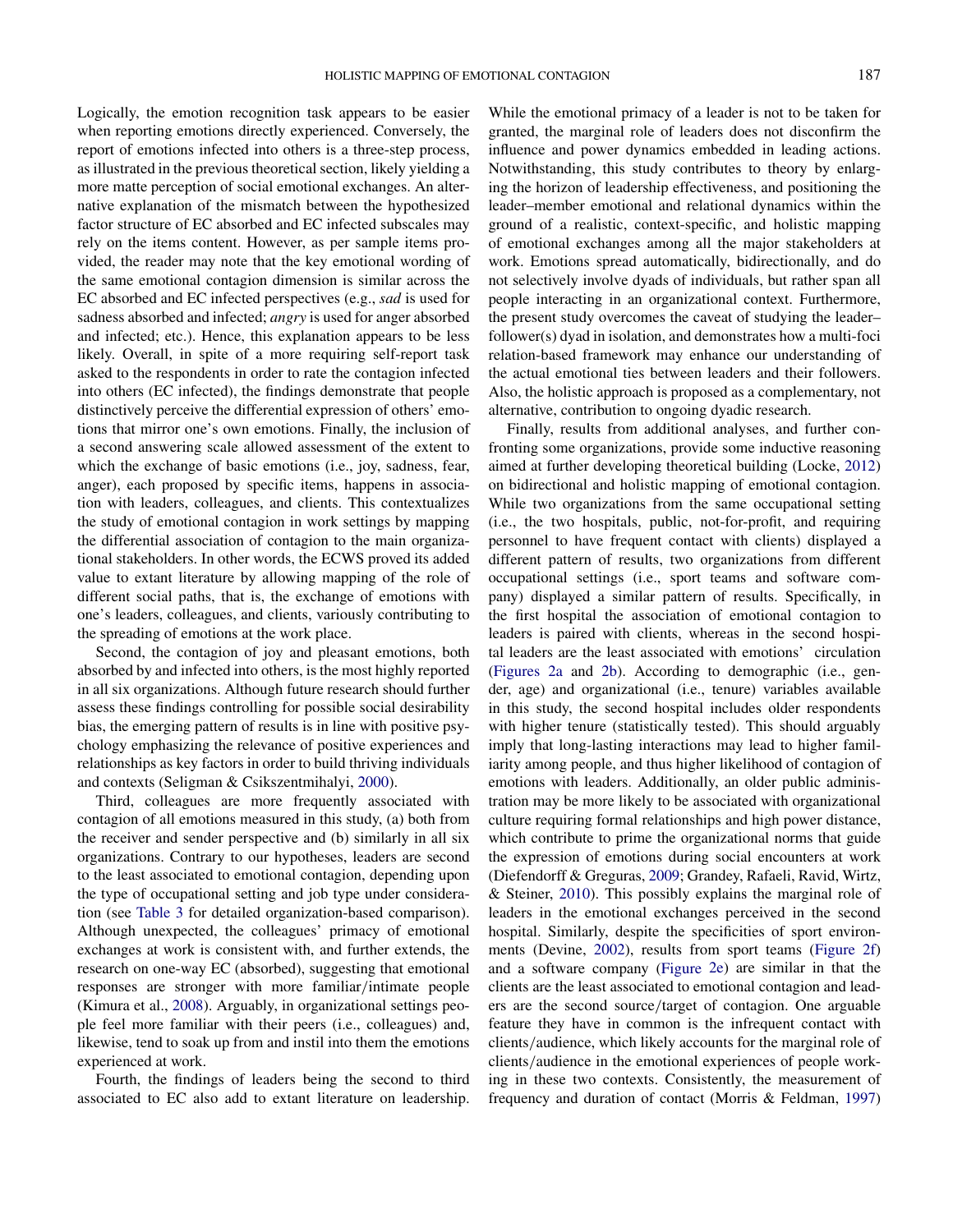#### 188 L. PETITTA AND S. NAUGHTON

<span id="page-11-0"></span>

FIG. 2. Percentages of aggregated EC absorbed and EC infected associated to different organizational stakeholders (i.e., leaders, colleagues, and clients) in the six organizations. (a) Percentages of aggregated EC absorbed and EC infected associated to different stakeholders in the first hospital. (b) Percentages of EC absorbed and EC infected associated to different stakeholders in the second hospital. (c) Percentages of EC absorbed and EC infected associated to different stakeholders in rescue workers. (d) Percentages of EC absorbed and EC infected associated to different stakeholders in a call centre. (e) Percentages of EC absorbed and EC infected associated to different stakeholders in a software company. (f) Percentages of EC absorbed and EC infected associated to different stakeholders in national sport teams.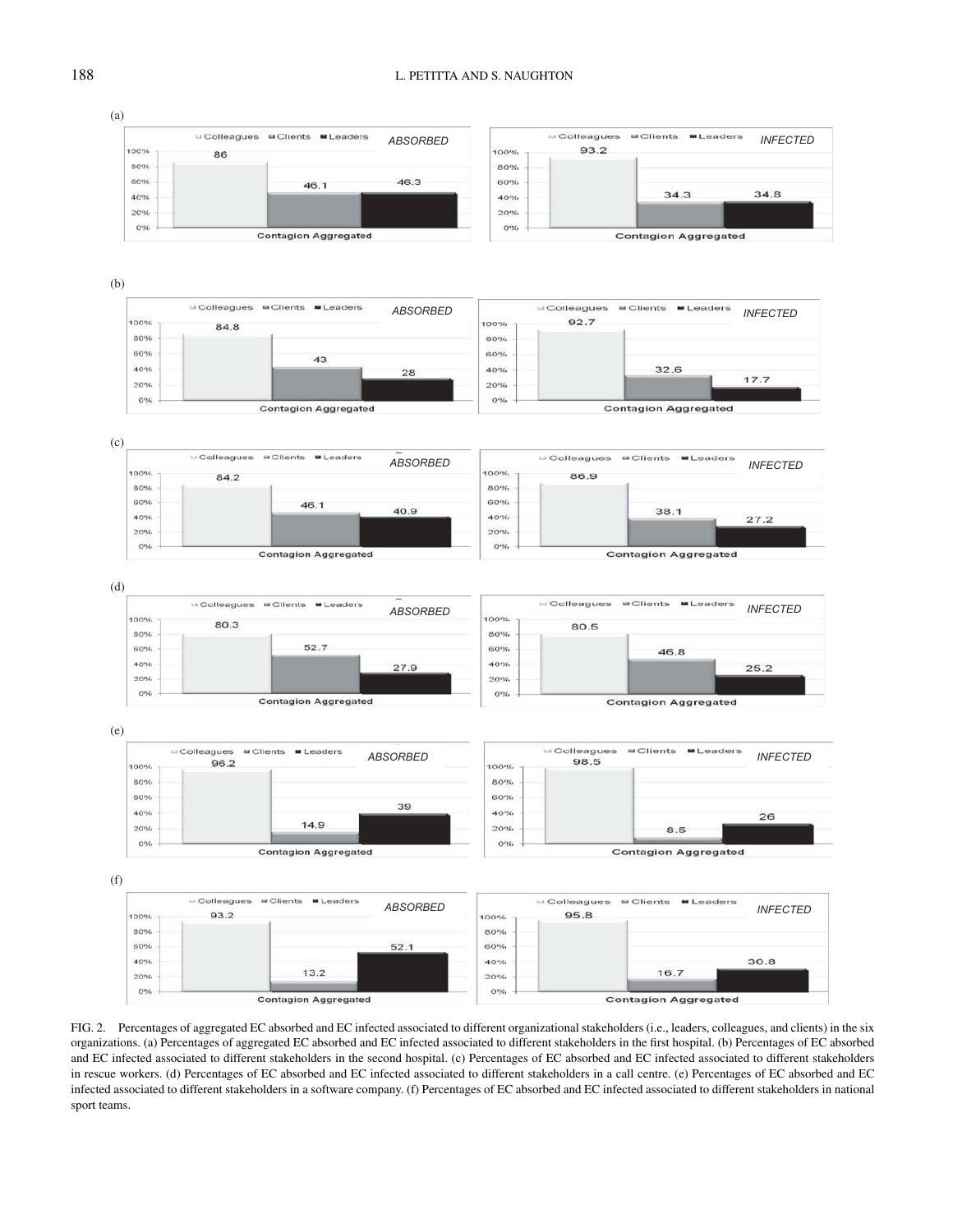with clients may advance the understanding of the holistic mapping of emotional contagion dynamics. Hence, additional theoretical contributions of the findings from the holistic theoretical model of EC proposed in this article are (a) the relevance of mapping emotional contagion in a given organization in order to contextualize its analysis and intervention, and (b) the necessity of including the role of relational (e.g., frequency and duration of leader–followers contacts; frequency and duration of contacts with clients; level of intimacy with colleagues and leaders; leader–follower task interdependence) and contextual (e.g., culture norms) factors.

#### **Practical Implications**

The within-person bidirectional perspective of the EC absorbed and EC infected, and its holistic mapping with regard to leaders, colleagues, and clients proposed in this study, have several implications for practice. To begin with, the profiling results emerging from the ECWS allow people to gain awareness on their own contribution to emotional dynamics (i.e., EC infected) at the workplace, and encourage a shift from solely focusing on the emotions that workers feel because other people have infected them. If we engage an agentic perspective of individuals learning from experience and being able to actively manage their social context (Bandura, [1986\)](#page-13-8), then the holistic mapping of EC with regard to leaders, colleagues, and clients may help to recognize and understand that emotional ambience is co-created by all parties involved in the relationship (Arizmendi, [2011\)](#page-13-9), as well as the differential contribution to emotional dynamics at work played by people holding different roles. Ultimately, awareness of emotionspreading mechanisms should contribute to the achievement of sustained voluntary change processes and thus shape effective interventions.

Second, the emergence of contagion associated to joy should encourage organizations to engage in strength-based intervention initiatives that aim at empowering individuals and enhancing positive emotional environments. The suggested starting point would be an appreciative inquiry that allows people to report their positive emotional experiences, thus contributing to build positive meaning of work, social connections and exchanges, and constructive environments rooted in optimistic feelings (Sekerka, Frederickson, & Vacharkulksemsuk, [2012\)](#page-14-38). The relevance of joy and how joyful people who infect larger social networks tend to be situated in the center of their local group have already been proven (Christakis & Fowler, [2010\)](#page-14-39) in social settings. However, the relevance of joy transmitted to others (i.e., EC contagion infected) has also been successfully applied to work-related health care settings. In particular, clown therapy, and similar interventions (medical clowning is an interdisciplinary therapeutic art, including multiple humour, drama, music, and dance skills), have proved that both hospital personnel (i.e., physicians, nurses) and freelance professionals may treat the patient's emotional side and positively impact the patient's mood and health (Raviv, [2013\)](#page-14-40).

Third, the present findings suggest implications for leverages aimed at enhancing leadership effectiveness through emotion management. First, interventions could provide leaders with feedback on the results of contagion mapping in order to foster their awareness of their emotional position in comparison to followers and clients. In particular, given the systematic emotional primacy of colleagues in workplaces, leaders should be made aware of that. This implies that an effective leadership action simultaneously includes the managing of emotions that arises between leader and follower(s), as well as the active probing, exploring, understanding, and proactive managing of the emotional exchanges among followers themselves (including, but not limited to, the exchanges that followers have with colleagues from other teams and/or organizational departments). Second, for the case of leaders who are the least associated with EC, action should be taken in order to intervene on the structural (i.e., frequency and/or length) and qualitative (i.e., emotional and relational skills) nature of leader–follower(s) interactions. Interventions could aim at aiding the transition from emotional attunement to empathy (Arizmendi, [2011\)](#page-13-9). This may ultimately contribute to developing leaders' ability to catch emotional signals, use emotional cues to better understand the other person's experience, broaden emotional perception, and sharpen their empathic lens. Overall, this will likely foster their emotional connection with others and the likelihood of entering their emotional orbits. Third, in this study leaders are not mainly associated to negative emotions. On the contrary, leaders are also associated to the positive emotions of joy and cheerfulness. Hence, drawing upon suggestions from positive psychology and broaden-and-build theory (Fredrickson, [2001\)](#page-14-41), leaders may shift their focus on positive feelings during encounters with follower(s), engage a strength-based interpersonal empowerment, thereby contributing to broaden their own, as well as their followers', thought-action repertoire, and build social resources over time (Vacharkulksemsuk, Sekerka, & Frederickson, [2010\)](#page-15-4).

Finally, organizations appointing a holistic scrutiny of EC in their context may subsequently project interventions at the organizational level by providing the top management with feedback on multilevel (i.e., groups, departments, the whole organization) results of the holistic mapping of emotional contagion. This allows for decision making linked to emotion and an integrated system design rooted in consideration for people and the power of emotional bonds that shape achievement and collective synergy. Levers centered on a higher organizational level may be directed to (a) develop culture-related issues that reduce power distance, (b) design structural leader–followers interactions that reduce relational barriers and facilitate leader–member interactions and level of intimacy, and (3) assist leaders with coaching and training on emotion management.

#### **Limitations and Future Perspectives**

The study has several limitations. First, there is further room for improvement in the study of construct validity of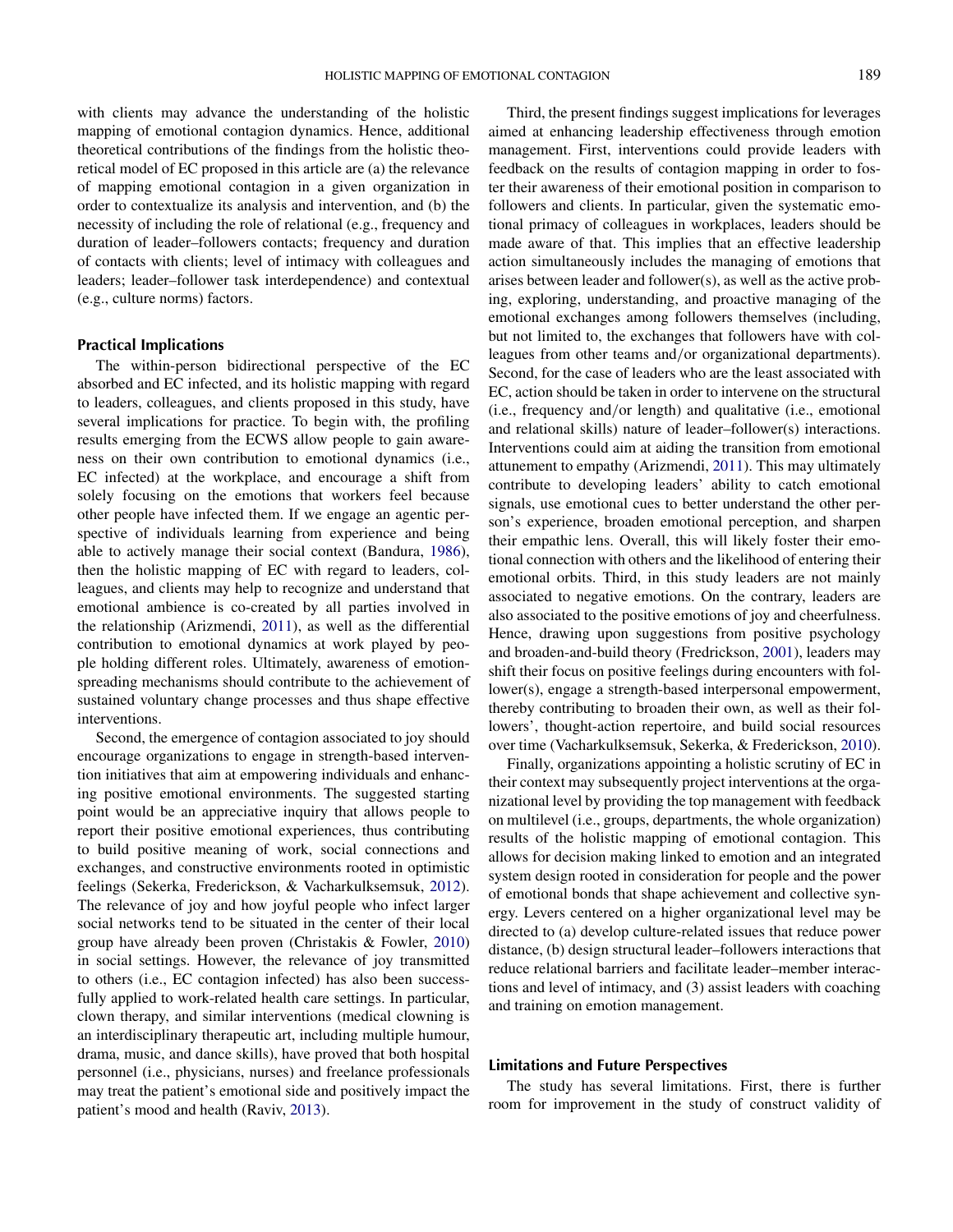the scale, in particular with regard to the sadness dimension of the EC absorbed subscale. Moreover, future investigation may assess convergent validity with regard to well-established measures of emotional contagion absorbed (Doherty, [1997\)](#page-14-13), although this might prove convergent validity only with regard to EC absorbed by others (EC absorbed). Additionally, criterion validity could be assessed with regard to the respondent's performance outcomes, and whether the two roles of employee and supervisor matter differentially for predicting their job specific performance. Second, given the convenience sample used in this pilot study, the findings must be viewed with caution. Nonetheless, the research includes organizations from different occupational settings, private and public administrations, and for-profit and not-for-profit businesses. Furthermore, the consistent pattern of results emerging from the six organizations supports some preliminary conclusions and encourages further investigation in order to (a) further examine the circulation of emotional contagion in additional diverse organizations in order to strengthen the generalizability of results and (b) include possible interpersonal, work design, and contextual factors that may contribute to a better understanding of EC dynamics emerging from a holistic mapping. Third, data are based on self-reports, and common method bias may threaten the validity of the findings. In particular, individuals' emotionrelated traits, such as positive and negative affectivity, may impact on perceptions of EC (Barsade, Ramarajan, & Westen, [2009;](#page-13-10) Johnson, [2008\)](#page-14-29). While this link has some initial evidence with regard to EC absorbed by others (Sy & Choi, [2013\)](#page-15-5), future research on the two-facet EC measured by the ECWS should further explore this relationship also in relation to EC infected into others. Hence, additional studies may include emotion-related traits and social desirability as control variables (Spector, [2006\)](#page-15-6). Fourth, self-reports of emotional experiences used in this study may be affected by recognition and recall biases. For example, results from neuropsychoanalysis investigations suggest that the spontaneous, unintentional, and subjective nature of implicit emotional contagion (Hatfield et al., [1994\)](#page-14-0) may lead some people to mimic a complementary emotion they are exposed to (e.g., smile at angry expressions) by virtue of a defensive reaction (Sonnby-Borgstrom, Jonsson, & Svensson, [2008\)](#page-14-42). To deal with these biases, future studies may use neuroscience experimental designs that apply thermal imaging, eye tracking, and functional magnetic resonance imaging (fMRI) methods for measuring EC both absorbed by and infected into others, as well as experience sampling methodology. Finally, an arguable limitation could be the inclusion of only one positive emotion in comparison to three negative ones. Although this is due to a focus on the five basic emotions in conjunction with the decision to exclude the measurement of love in work settings, future research may extend the investigation of emotional experiences to social emotions, and include additional positive dimensions such as sympathy/liking.

#### **CONCLUSIONS**

Results from the present study contribute to disentangle EC simultaneously absorbed and infected during social encounters at work by proposing a self-report measure developed in line with theory suggesting the simultaneous experience within the individual of emotions absorbed by and infected into others. Further, the findings from the holistic mapping of the differential association of EC with leaders, colleagues, and clients suggest that colleagues are more frequently associated with EC of both positive and negative emotions. Moreover, leaders are the second to the least associated to EC, depending on the type of occupational setting under consideration. The study contributes to enlarge the horizon of leadership effectiveness by aiding in positioning the leader–member emotional dynamics within the ground of a context-specific and holistic mapping of emotional exchanges among the major stakeholders at work. Ultimately, the inclusion of contagion infected into others fits an agentic approach aimed at increasing people's awareness of their contributions to emotional dynamics and actively using the emotions experienced to effectively manage relationships at work.

#### **NOTE**

<span id="page-13-7"></span>1. The results on the 42 ANOVAs on independent samples with post hoc tests referring to the differences among the mean values of each variable for each of the six organizations are available upon request to the first author.

#### **REFERENCES**

- <span id="page-13-9"></span>Arizmendi, T. G. (2011). Linking mechanisms: Emotional contagion, empathy, and imagery. *Psychoanalytic Psychology*, *28*(3), 405–419. doi[:10.1037/a0024176](http://dx.doi.org/10.1037/a0024176)
- <span id="page-13-0"></span>Ashkanasy, N. M., & Humphrey, R. H. (2011). Current emotion research in organizational behavior. *Emotion Review*, *3*(2), 214–224. doi[:10.1177/1754073910391684](http://dx.doi.org/10.1177/1754073910391684)
- <span id="page-13-8"></span>Bandura, A. (1986). *Social foundations of thoughts and actions: A social cognitive theory*. Englewood Cliffs, NJ: Prentice Hall.
- <span id="page-13-1"></span>Barbuto, E. J., & Wheeler, D. W. (2006). Scale development and construct clarification of servant leadership. *Group & Organization Management*, *31*(3), 300–326. doi[:10.1177/1059601106287091](http://dx.doi.org/10.1177/1059601106287091)
- <span id="page-13-3"></span>Barsade, S. G. (2002). The ripple effect: Emotional contagion and its influence on group behavior. *Administrative Science Quarterly*, *47*, 644–675. doi[:10.2307/3094912](http://dx.doi.org/10.2307/3094912)
- <span id="page-13-10"></span>Barsade, S. G., Ramarajan, L., & Westen, D. (2009). Implicit affect in organizations. *Research in Organizational Behavior*, *29*, 135–162. doi[:10.1016/j.riob.2009.06.008](http://dx.doi.org/10.1016/j.riob.2009.06.008)
- <span id="page-13-2"></span>Belkin, L. Y. (2008). Emotional contagion in the electronic communication context in organizations. *Dissertation Abstracts International Section A: Humanities and Social Sciences*, *68*(9–A), 3940.
- <span id="page-13-6"></span>Bentler, P. M. (1995). *EQS structural equations program manual*. Encino, CA: Multivariate Software Inc.
- <span id="page-13-5"></span>Bollen, K. A. (1989). *Structural equations with latent variables*. New York, NY: John Wiley.
- Bono, J. E., Foldes H. J., Vinson, G., & Muros, J. P. (2007). Workplace emotions: The role of supervision and leadership. *Journal of Applied Psychology*, *92*(5), 1357–1367.
- <span id="page-13-4"></span>Bono, J. E., & Ilies, R. (2006). Charisma, positive emotions and mood contagion. *Leadership Quarterly*, *17*, 317–334. doi:10.1016/j.leaqua.2006. 04.008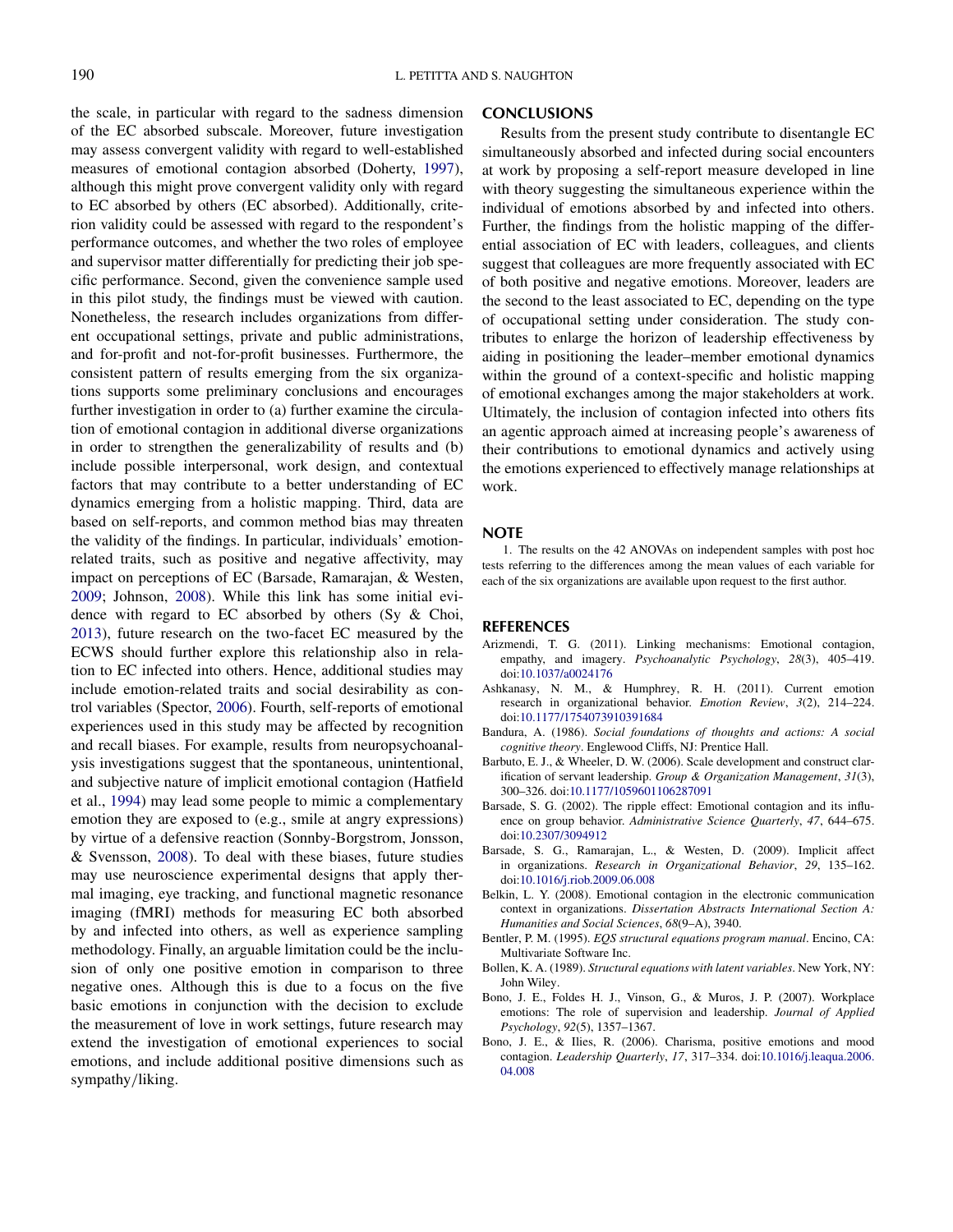- Bown, S. P., & Lam, S. K. (2008). A meta-analysis of relationships linking employee satisfaction to customer responses. *Journal of Retailing*, *84*(3): 243–255.
- <span id="page-14-12"></span>Caprara, G. V., & Cervone, D. (2000). *Personality, determinants, dynamics, and potential*. Cambridge, UK: Cambridge University Press.
- <span id="page-14-26"></span>Cheshin, A., & Rafaeli, A. (2009, August). *Exploring the boundaries of emotion contagion in groups: The spread of anger and happiness with minimal nonverbal cues within the context of flexible and resolute behaviors.* Paper presented at the Annual Meeting of ISRE, Leuven, Belgium.
- <span id="page-14-39"></span>Christakis, N. A., & Fowler, J. H. (2010). Social network sensors for early detection of contagious outbreaks. *PLoS ONE*, *5*(9), e12948. doi[:10.1371/journal.pone.0012948](http://dx.doi.org/10.1371/journal.pone.0012948)
- <span id="page-14-19"></span>Dallimore, K., Sparks, B. A., & Butcher, K. (2007). The influence of angry customer outbursts on service providers' facial displays and affective states. *Journal of Service Research*, *10*(1), 78–92. doi[:10.1177/1094670507304694](http://dx.doi.org/10.1177/\gdef yes{no}\penalty \z@ \gdef \ {\penalty \z@ }\gdef no{no}\gdef yes{yes}\gdef \ \gdef \ {\ }\gdef no{no}\gdef yes{yes}{\penalty \z@ \gdef \ {\penalty \z@ }\gdef no{no}\gdef yes{yes}}1094670507304694)
- <span id="page-14-17"></span>Dasborough, M. T., Ashkanasy, N. M., Tee, E. Y. J., & Tse, H. H. M. (2009). What goes around comes around: How meso-level negative emotional contagion can ultimately determine organizational attitudes toward leaders. *Leadership Quarterly*, *20*(4), 571–585. doi[:10.1016/j.leaqua.2009.04.009](http://dx.doi.org/10.1016/j.leaqua.2009.04.009)
- <span id="page-14-33"></span>DeVellis, R. F. (1991). *Scale development*. Newbury Park, NJ: Sage.
- <span id="page-14-15"></span>Devine, D. J. (2002). A review and integration of classification systems relevant to teams in organizations. *Group Dynamics: Theory, Research, and Practice*, *6*(4), 291–310. doi[:10.1037/1089-2699.6.4.291](http://dx.doi.org/10.1037/1089-2699.6.4.291)
- <span id="page-14-36"></span>Diefendorff, J. M., & Greguras, G. J. (2009). Contextualizing emotional display rules: Examining the roles of targets and discrete emotions in shaping display rule perceptions. *Journal of Management*, *35*, 880–898. doi[:10.1177/0149206308321548](http://dx.doi.org/10.1177/0149206308321548)
- <span id="page-14-13"></span>Doherty, R. W. (1997). The Emotional Contagion Scale: A measure of individual differences. *Journal of Nonverbal Behavior*, *21*, 131–154. doi[:10.1023/A:1024956003661](http://dx.doi.org/10.1023/A:1024956003661)
- <span id="page-14-22"></span>Du, J., Fan, X., & Feng, T. (2010). Multiple emotional contagions in service encounters. *Journal of the Academy of Marketing, Science*, *39*(3), 449–466.
- <span id="page-14-41"></span>Fredrickson, B. L. (2001). The role of positive emotions in positive psychology: The broaden-and-build theory of positive emotions. *American Psychologist*, *56*, 218–226. doi[:10.1037/0003-066X.56.3.218](http://dx.doi.org/10.1037/0003-066X.56.3.218)
- <span id="page-14-24"></span>Gallupe, R. B., Bastianutti, L. M., & Cooper, W. H. (1991). Unblocking brainstorms. *Journal of Applied Psychology*, *76*(1), 137–142. doi[:10.1037/0021-9010.76.1.137](http://dx.doi.org/10.1037/0021-9010.76.1.137)
- <span id="page-14-5"></span>Gooty, J., Connelly, S., Griffith, J., & Gupta, A. (2010). Leadership, affect, and emotions: A state of the science review. *Leadership Quarterly*, *21*(6), 979–1004. doi[:10.1016/j.leaqua.2010.10.005](http://dx.doi.org/10.1016/j.leaqua.2010.10.005)
- <span id="page-14-37"></span>Grandey, A., Rafaeli, A., Ravid, S., Wirtz, J., & Steiner, D. (2010). Emotion display rules at work in the global service economy: The special case of the customer. *Journal of Service Management*, *21*(3), 388–412. doi[:10.1108/09564231011050805](http://dx.doi.org/10.1108/09564231011050805)
- <span id="page-14-28"></span>Halverson, S. K. (2004). *Emotional contagion in leader–follower interactions* (Unpublished doctoral dissertation). Rice University, Houston, TX.
- <span id="page-14-18"></span>Hareli, S., & Rafaeli, A. (2008). Emotion cycles: On the social influence of emotions in organizations. In B. M. Staw & A. P. Brief (Eds.), *Research in organizational behavior* (Vol. 28, pp. 35–59). Oxford, UK: Elsevier Press.
- <span id="page-14-7"></span>Hatfield, E., Cacioppo, J. T., & Rapson, R. L. (1993). Emotional contagion. *Current Directions in Psychological Sciences*, *2*, 96–99. doi[:10.1111/cdir.1993.2.issue-3](http://dx.doi.org/10.1111/cdir.1993.2.issue-3)
- <span id="page-14-0"></span>Hatfield, E., Cacioppo, J. T., & Rapson, R. L. (1994). *Emotional contagion*. New York, NY: Cambridge University Press.
- <span id="page-14-4"></span>Hatfield, E., Forbes, M., & Rapson, R. L. (2014). Emotional contagion as a precursor of collective emotions. In C. Von Scheve & M. Salmela (Eds.), *Collective emotions* (pp. 108–122). Oxford, UK: Oxford University Press.
- <span id="page-14-3"></span>Hatfield, E., & Rapson, R. L. (1998). Emotional contagion and the communication of emotions. In M. T. Palmer & G. A. Barnett (Ed.), *Progress in communication sciences* (Vol. 14, pp. 73–89). Stamford, CT: Ablex.
- <span id="page-14-2"></span>Hatfield, E., & Rapson, R. L. (2004). Emotional contagion: Religious and ethnic hatreds and global terrorism. In L. Z. Tiedens & C. W. Leach (Eds.), *The social life of emotion* (pp. 303–336). Cambridge, UK: Cambridge University Press.
- <span id="page-14-20"></span>Hsee, C., Hatfield, E., Carlson, J. G., & Chemtob, C. (1990). The effect of power on susceptibility to emotional contagion. *Cognition & Emotion*, *4*, 327–340. doi[:10.1080/02699939008408081.](http://dx.doi.org/10.1080/02699939008408081.)
- <span id="page-14-32"></span>Hu, L., & Bentler, P. M. (1999). Cutoff criteria for fit indexes in covariance structure analysis: Conventional criteria versus new alternatives. *Structural Equation Modeling: A Multidisciplinary Journal*, *6*(1), 1–55. doi[:10.1080/10705519909540118.](http://dx.doi.org/10.1080/10705519909540118.)
- <span id="page-14-23"></span>Huang, P. F., & Dai, C. W. (2010). The impacts of emotional contagion and emotional labor perception on employees' service performance. *International Journal of Electronic Business Management*, *8*(1), 68–79.
- <span id="page-14-8"></span>Iacoboni, M. (2009). Neurobiology of imitation. *Current Opinion in Neurobiology*, *19*(6), 661–665. doi[:10.1016/j.conb.2009.09.008](http://dx.doi.org/10.1016/j.conb.2009.09.008)
- <span id="page-14-25"></span>Ilies, R., Wagner, D. T., & Morgeson, F. P. (2007). Explaining affective linkages in teams: Individual differences in susceptibility to contagion and individualism collectivism. *Journal of Applied Psychology*, *92*, 1140–1148. doi[:10.1037/0021-9010.92.4.1140](http://dx.doi.org/10.1037/0021-9010.92.4.1140)
- <span id="page-14-30"></span>Inness, M., LeBlanc, M. M., & Barling, J. (2008). Psychosocial predictors of supervisor-, peer-, subordinate-, and service-provider-targeted aggression. *Journal of Applied Psychology*, *93*(6), 1401–1411. doi[:10.1037/a0012810.](http://dx.doi.org/10.1037/a0012810.)
- <span id="page-14-29"></span>Johnson, S. K. (2008). I second that emotion: Effects of emotional contagion and affect at work on leader and follower outcomes. *Leadership Quarterly*, *19*, 1–19. doi[:10.1016/j.leaqua.2007.12.001](http://dx.doi.org/10.1016/j.leaqua.2007.12.001)
- <span id="page-14-16"></span>Kimura, M., Daibo, I., & Yogo, M. (2008). The study of emotional contagion from the perspective of interpersonal relationships. *Social Behavior and Personality*, *36*(1), 27–42. doi[:10.2224/sbp.2008.36.1.27](http://dx.doi.org/10.2224/sbp.2008.36.1.27)
- <span id="page-14-1"></span>LeDoux, J. (2002). *Synaptic self: How our brains become who we are*. New York, NY: Viking.
- <span id="page-14-35"></span>Locke, E. A. (2012, August). *How to build successful theories: The overlooked role of induction*. Symposium presented at the Academy of Management Annual Meeting, Boston, MA.
- <span id="page-14-11"></span>Miles, D. E., Borman, W. E., Spector, P. E., & Fox, S. (2002). Building an integrative model of extra role work behaviors: A comparison of counterproductive work behavior with organizational citizenship behavior. *International Journal of Selection and Assessment*, *10*(1&2), 51–57. doi[:10.1111/ijsa.2002.10.issue-1&2](http://dx.doi.org/10.1111/ijsa.2002.10.issue-1\gdef yes{no}\&\gdef \ {\&}\gdef no{no}\gdef yes{yes}\gdef \ \gdef \ {\ }\gdef no{no}\gdef yes{yes}{\&\gdef \ {\&}\gdef no{no}\gdef yes{yes}}2)
- <span id="page-14-27"></span>Moll, T., Jordet, G., & Pepping, G.-J. (2010). Emotional contagion in soccer penalty shootouts: Celebration of individual success is associated with ultimate team success. *Journal of Sports Sciences*, *28*, 983–992. doi[:10.1080/02640414.2010.484068.](http://dx.doi.org/10.1080/02640414.2010.484068.)
- <span id="page-14-14"></span>Morris, J. A., & Feldman, D. C. (1997). Managing emotions in the workplace. *Journal of Managerial Issues*, *9*(3), 257–274.
- <span id="page-14-9"></span>Nummenmaa, L., Hirvonen, J., Parkkola, R., & Hietanen, J. K. (2008). Is emotional contagion special? An fMRI study on neural systems for affective and cognitive empathy. *NeuroImage*, *43*, 571–580. doi[:10.1016/j.neuroimage.2008.08.014](http://dx.doi.org/10.1016/j.neuroimage.2008.08.014)
- <span id="page-14-21"></span>Pugh, S. D. (2001). Service with a smile: Emotional contagion in the service encounter. *Academy of Management Journal*, *44*, 1018–1027. doi[:10.2307/3069445](http://dx.doi.org/10.2307/3069445)
- <span id="page-14-6"></span>Rajah, R., Song, Z., & Arvey, R. (2011). Emotionality and leadership: Taking stock of the past decade of research. *The Leadership Quarterly*, *22*(6), 1107–1119. doi[:10.1016/j.leaqua.2011.09.006](http://dx.doi.org/10.1016/j.leaqua.2011.09.006)
- <span id="page-14-40"></span>Raviv, A. (2013). Humor in the "Twilight Zone": My work as a medical clown with patients with dementia. *Journal of Holistic Nursing*, *32*(3), 226–231. doi[:10.1177/0898010113513511](http://dx.doi.org/10.1177/0898010113513511)
- <span id="page-14-10"></span>Rizzolatti, G., & Craighero, L. (2004). The mirror-neuron system. *Annual Review of Neuroscience*, *27*[, 169–192. doi:](http://dx.doi.org/10.1146/\gdef yes{no}\penalty \z@ \gdef \ {\penalty \z@ }\gdef no{no}\gdef yes{yes}\gdef \ \gdef \ {\ }\gdef no{no}\gdef yes{yes}{\penalty \z@ \gdef \ {\penalty \z@ }\gdef no{no}\gdef yes{yes}}annurev.\gdef yes{no}\penalty \z@ \gdef \ {\penalty \z@ }\gdef no{no}\gdef yes{yes}\gdef \ \gdef \ {\ }\gdef no{no}\gdef yes{yes}{\penalty \z@ \gdef \ {\penalty \z@ }\gdef no{no}\gdef yes{yes}}neuro.\gdef yes{no}\penalty \z@ \gdef \ {\penalty \z@ }\gdef no{no}\gdef yes{yes}\gdef \ \gdef \ {\ }\gdef no{no}\gdef yes{yes}{\penalty \z@ \gdef \ {\penalty \z@ }\gdef no{no}\gdef yes{yes}}27.\gdef yes{no}\penalty \z@ \gdef \ {\penalty \z@ }\gdef no{no}\gdef yes{yes}\gdef \ \gdef \ {\ }\gdef no{no}\gdef yes{yes}{\penalty \z@ \gdef \ {\penalty \z@ }\gdef no{no}\gdef yes{yes}}070203.144230)10.1146/annurev.neuro.27. 070203.144230
- <span id="page-14-31"></span>Satorra, A., & Bentler, P. M. (1988). Scaling corrections for chi-square statistics in covariance structure analysis. *Proceedings of the Business and Economics Section of the American Statistical Association*, pp. 308–313.
- <span id="page-14-38"></span>Sekerka, L. E., Frederickson, B., & Vacharkulksemsuk, T. (2012, April). *Establishing a positive emotional climate to create transformative organizations*. Paper presented at the 27th Annual Meeting of SIOP, San Diego, CA.
- <span id="page-14-34"></span>Seligman, M. E. P., & Csikszentmihalyi, M. (2000). Positive psychology: An introduction. *[American Psychologist](http://dx.doi.org/10.1037/\gdef yes{no}\penalty \z@ \gdef \ {\penalty \z@ }\gdef no{no}\gdef yes{yes}\gdef \ \gdef \ {\ }\gdef no{no}\gdef yes{yes}{\penalty \z@ \gdef \ {\penalty \z@ }\gdef no{no}\gdef yes{yes}}0003-\gdef yes{no}\penalty \z@ \gdef \ {\penalty \z@ }\gdef no{no}\gdef yes{yes}\gdef \ \gdef \ {\ }\gdef no{no}\gdef yes{yes}{\penalty \z@ \gdef \ {\penalty \z@ }\gdef no{no}\gdef yes{yes}}066X.\gdef yes{no}\penalty \z@ \gdef \ {\penalty \z@ }\gdef no{no}\gdef yes{yes}\gdef \ \gdef \ {\ }\gdef no{no}\gdef yes{yes}{\penalty \z@ \gdef \ {\penalty \z@ }\gdef no{no}\gdef yes{yes}}55.1.5)*, *55*(1), 5–14. doi:10.1037/0003-066X. 55.1.5
- <span id="page-14-42"></span>Sonnby-Borgstrom, M., Jonsson, P., & Svensson, O. (2008). Imitative responses and verbally reported emotional contagion from spontaneous, unconscious to emotionally regulated, conscious information-processing levels. *Neuro-Psychoanalysis*, *10*(1), 81–98.